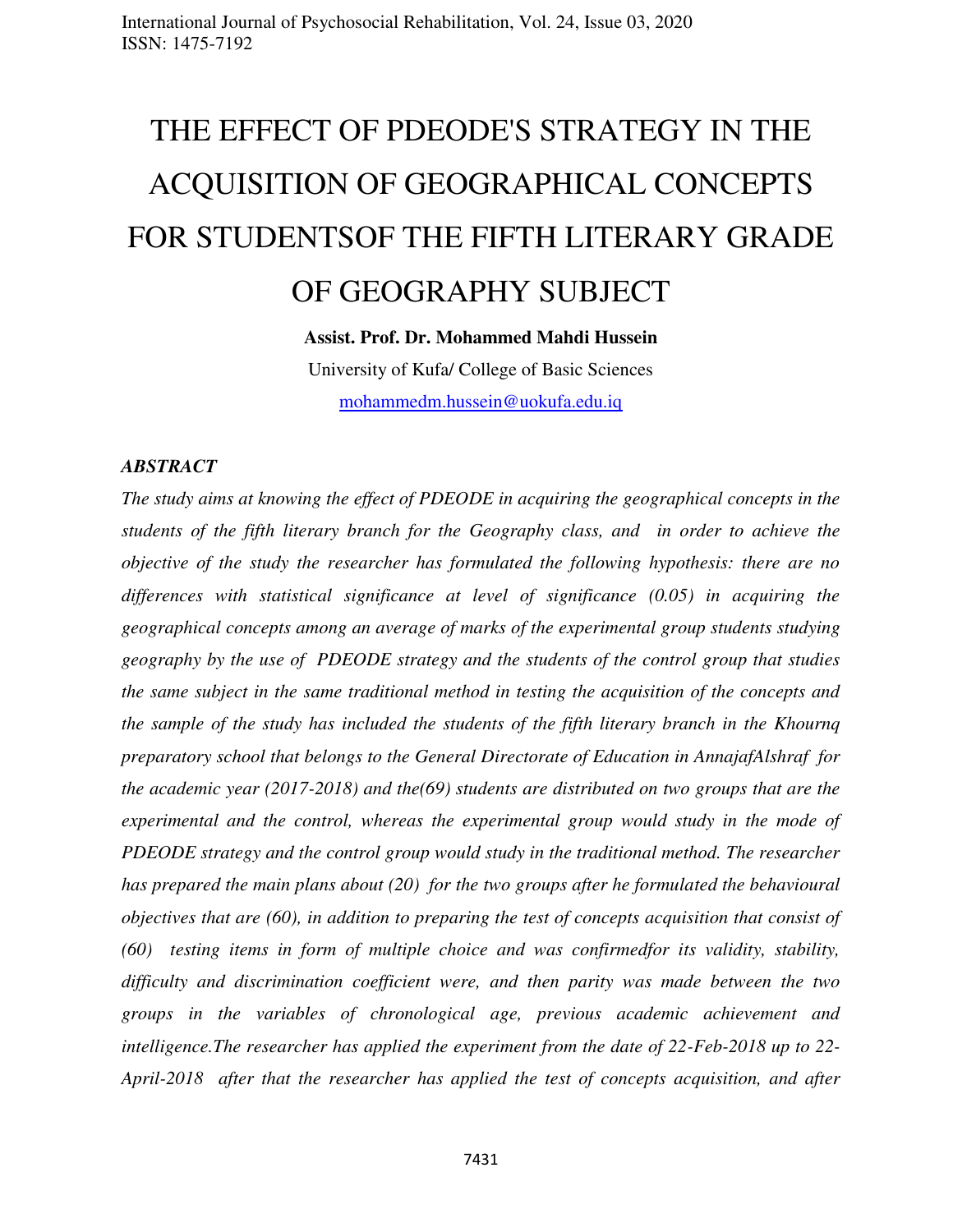*correcting the answers the researcher has reached to results that after being statistically analysed with the use of T.Test, The results have showed that the students of the experimental group outperformed the students of the control group and that is attributed to the use of PDEODE strategy in teaching the Geography subject and the acquisitionof the Geographicalconcepts.. Where the researcher recommended the use of PDEODE strategy in teaching geography for the fifth literary Gradeand the need to pay attention to teaching geography because of its impact on the teaching and learning process. The researcher suggested conducting a similar study to the current in other study subjects, and conducting a similar study to identify the impact of PDEODE strategy on other variables such as achievement and creative thinking.* 

# *Keywords: Concept of PDEODE, Hypotheses of the PDEODE's Strategy, Characteristics of Hypotheses of the PDEODE's Strategy*

#### **Introduction**

#### **(I) The Problem Statement**

Geography is regarded as one of the important study subjects, and the aim of teaching it at different levels is a development for the mind capabilities of the students, and waking up for their love for the geographicalreconnaissance, the learner of geography finds difficulty in studying the geography subject particularly regarding the geographical concepts, and usually that is attributed to the approaches that are followed in teaching it and not to the nature of the subject itself( Abdullah,3,2003).

( Alshibli,1997) confirms that the relying on the regular approaches in teaching Geography that concentrates on the theoretical side and stuffing the minds of the students with information without sequencing in presenting the ideas and realizing the relationships between the geographical phenomena, which led to weakening the level of achievements among the students and their inability to form the geographical concepts and their applications( Alshibly 1997,210). Which increases the difficulty of the subject, and also leads to create a knowledge gap between the existing concepts in their knowledge structure,and the concepts to be acquired by them, especially the abstract ones, which made the subject boring and rigid and unable to satisfy the knowledge needs of thestudents(Faor,1985,2010). And this was confirmed by the results of the group of studies like the study of (Alhasan 1987), study of Aljabur(1994), study of Alyasiry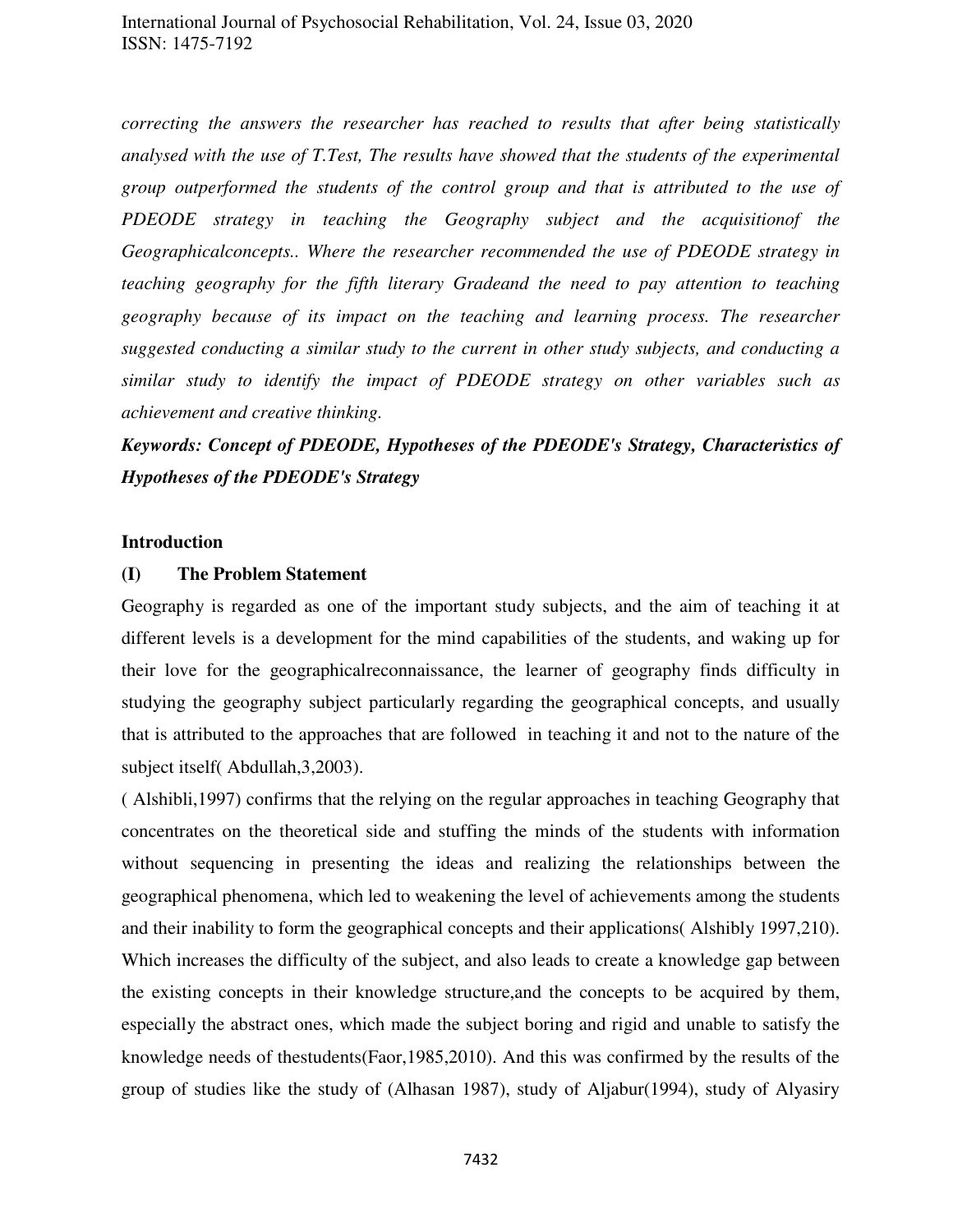(2005) that referred to thestudy of Geography is based on memorizing and recalling the information and facts instead of comprehending the concepts, generalizations, and theories, as a result to the above mentioned the researcher has come to the feeling of the existence of the problem in teaching Geography subject, and that problem doesn't concern the subject itself rather it is related to the methods of teaching it, and what confirms that problem to him is that his conducting of simple reconnaissance study for a number of preparatory schools in the province of Najaf and meeting through it with number of teachers of the subject of Geography, and they confirmed the inclination of the level of their students, the records of their marks also has confirmed this complain. The researcher attributed that to the use of the teaching methods that depends mostly on the effort of the teacher, hence it is necessary to use the modern strategies that make the learner active and effective in the class, as he is the source of the experiences and the information, and he is taught according to his own competencies. And based on that the researcher has wanted to attempt one of the teaching strategies that provide all that which may contribute to the increase in acquiring the geographical concepts that is( PDEODE strategy), and based on this the problem statement can be formulated through answering the following question:'' Is there an impact to the PDEODE strategy on acquiring the geographical concepts in the fifth Literary branch grade students?''

#### **(II) The significance and need of the Study:**

The world today witnesses a huge scientific and technological revolution and rapid changes in all the branches of knowledge, which has imparted great responsibilities on the education to prepareyoung people and providing them with what helps them to keep pace with this scientific progress, and keeping the educational process in its track and adapt with it, and by doing that it become a powerful organization that care for identifying and analyzing the educational problems that are related to all the aspects of the process of learning and human behavior with introducing the suitable solutions for all problems and changes( Alkhwalda et.al., 1995,130- 131) (Saraya,B,11,2007).

Geography is among the most sensitive study subjects, due to what is going on in the society from events, and problems that happen, for affecting the life of man and environment and what grows between them in form of interactions as well as the problems that arise from these two entities.( Imran,2009:16).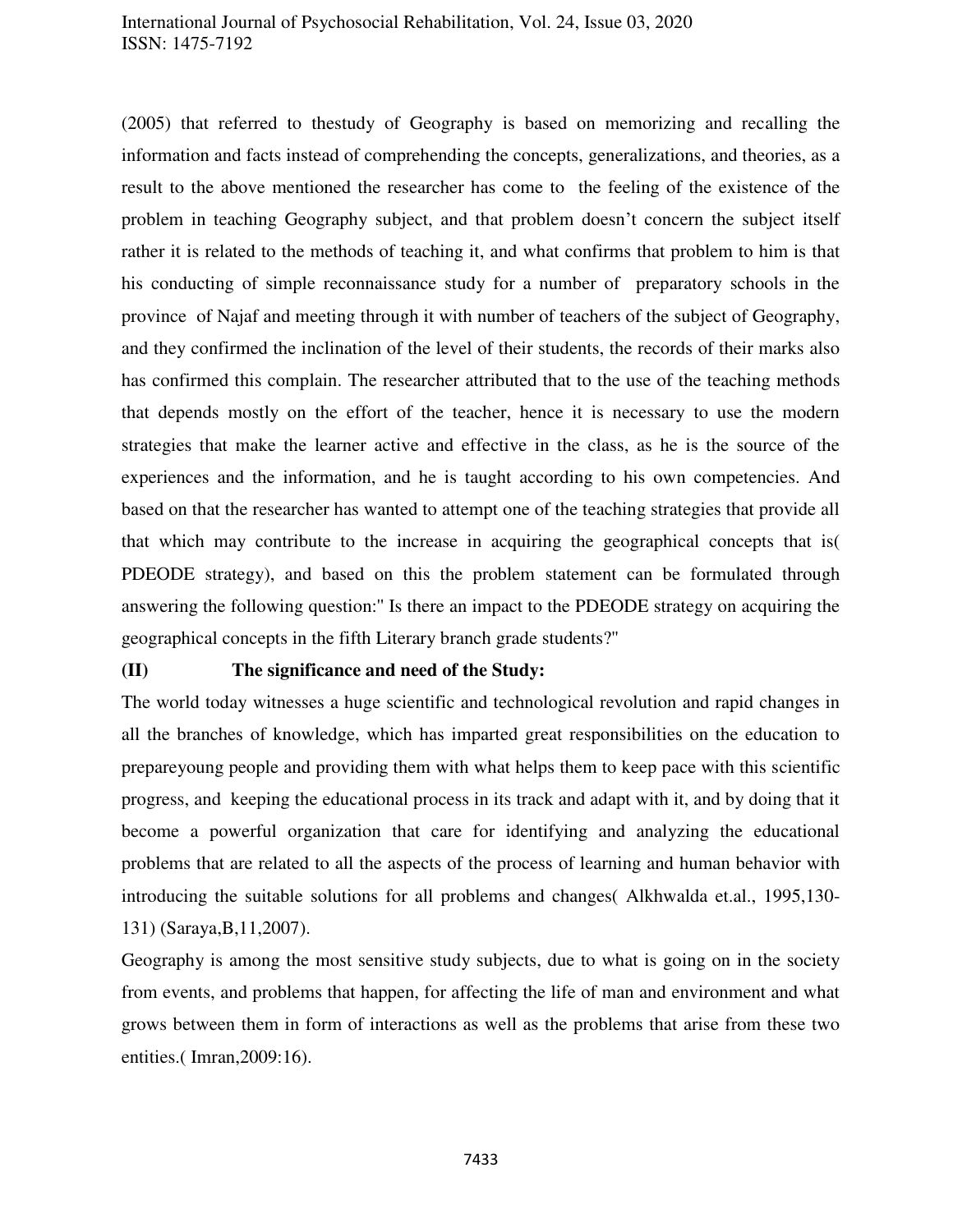Geography has the role of providing the students with the fundamental collection of facts and concepts that contribute to form their scientific and cultural characterand help them to understand the environment in its different natural and human aspects(Khuder,2006:42).

Geographical concepts are one of the basics of geography, so attention must be paid to them because of their importance and effectiveness if the learners have a deep understanding of them as the structural unit of science (Allaqani et.al.,1990,159) (Mreeziq et.al., 2008,46).

(Taba1967) sees that learning the concepts is the most important aspect of learning, as learning the facts and information is not merely elementary tools through which the concepts can be formed in students that in its total form represents that knowledge framework to be referred to when needed to organize curricula based on concepts. (Taba, 1967, p: 211)

(Broner) has referred that the process of constructing the concepts in the learner is one of the factors that affect the effectiveness of the learning process, the individual's possession of the structure of the cognitive subject enables him to act with knowledge and generate new knowledge from it relying on himself, precognition of new relationships between its factors, and for what it can employ its mind power, and increase the individual's capability to keep knowledge and use it when needed, and it works on providing motivation for learning( Altiti,2004,176)

The attention has recently diverted towards using stylesthat are more affective in the teaching process represented by the styles of learning that require the positivity and activities of learners, and it is a fundamental condition for the learning processwhereas the job of the teacher is no longer restricted to providing the learners with the scientific facts but it crosses that to the development of the different skills and the training on the observation and concepts acquisition, directions and the styles of thinking on more particular extent.(Attallah,2002,5).

Using effective teaching strategies acquires the learner a self-learning that is real and effective, whereas he become able to face the new teaching attitudes in a better way than the past, and also able to obtain the new and suitable information for his learning in addition to evaluating and employing it in new life situations and using it to solve the educational problems facing it in the future (Al-Saliti, 2006, 6).

Among these strategies that has all these characteristics mentioned earlier is PDEODE strategy that through which the students are enabled to express the difficulties and the problems and provide for them the chance to face situations and the actual problems that they are trying hard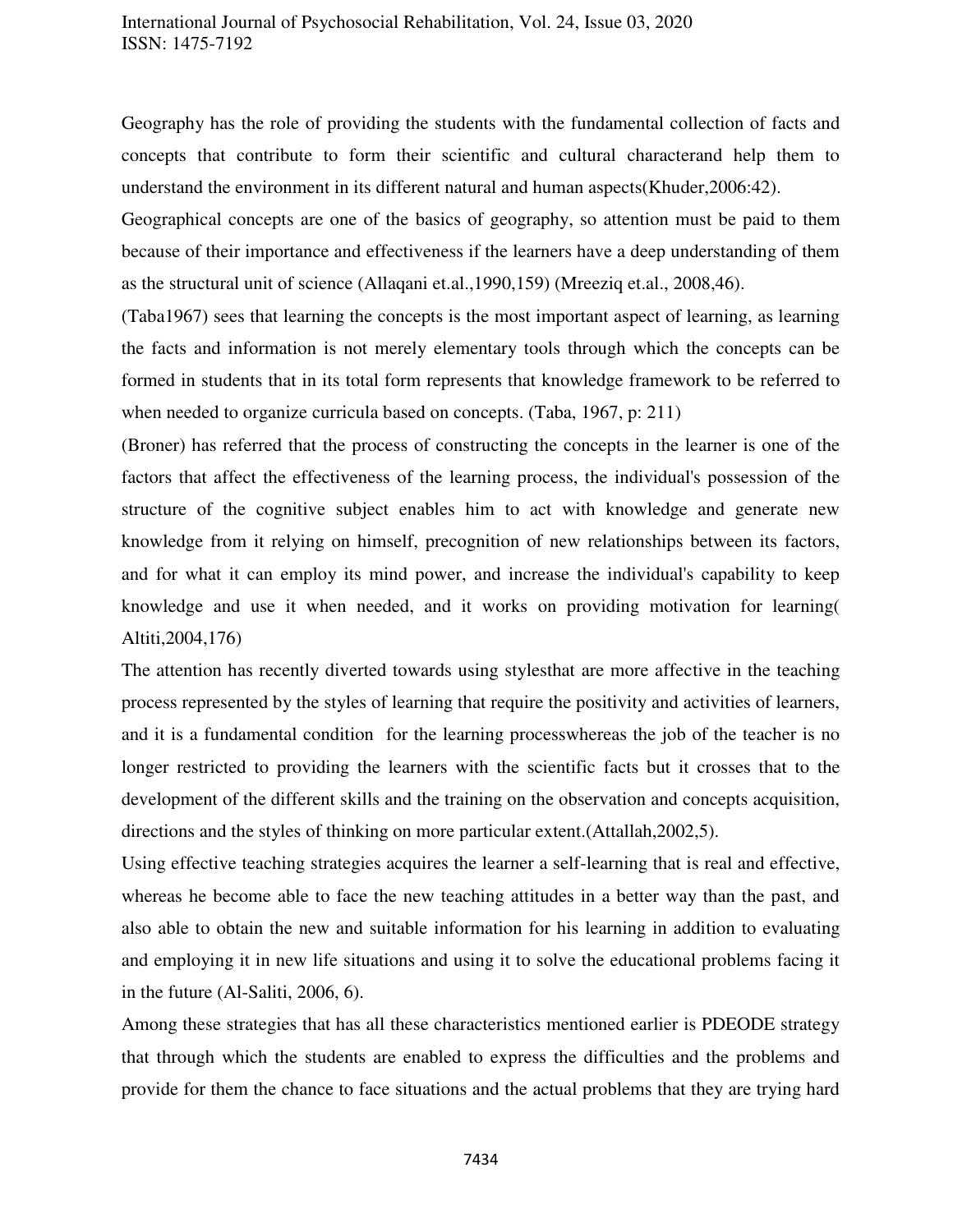to solve through discussion and observation and interpretation and searching based on their previous information and in order to be able to build their knowledge in an image that has meaning and the role of the learner becomes as explorer and researcher of knowledge and responsible for his learning and the work of the teacher is to be an organizer, guide for the class environment of learning as well as a participant in running the learning and evaluating it which leads to encourage the students to make social and cooperative negotiations among students( Qutami,2013,388-389).

 And for this strategy importance of teaching as it regards the students as the centre of the teaching process, and motivating the students to be enabled to craft acquiring the geographical concepts, and the researcher has chosen the preparatory stage for teaching Geography subject with this strategy for it enables the students to acquire the concepts and activating their previous experiences and integrating it with their new learning as well as that helps them to practice the logical thinking and reaching at the facts, conclusions and generalizations.

#### **From the above mentioned the importance of the study lies in the following:**

1. The importance of modern strategies that focus the learning process on the learner and make it an active and interactive individual during learning. One of these important strategies is PDEODE strategy.

2. The importance of preparatory school students as an important age and educational stage due to the distinctiveness and growth of students' educational and intellectual trends and the clarity of the goals they want to reach.

3. The importance of using PDEODE strategy, which is an integrated educational system.

4. The importance of teaching geographical concepts and making students a main focus in the acquisition process, depending on their own activities.

5. Raising the level of students' achievement through their acquisition of geographical concepts.

6. Enhancing students' confidence in geography by using PDEODE teaching strategy.

7. Contribute to transforming the teaching process into learning through the use of PDEODE strategy.

#### **(III)The Objective of the Study**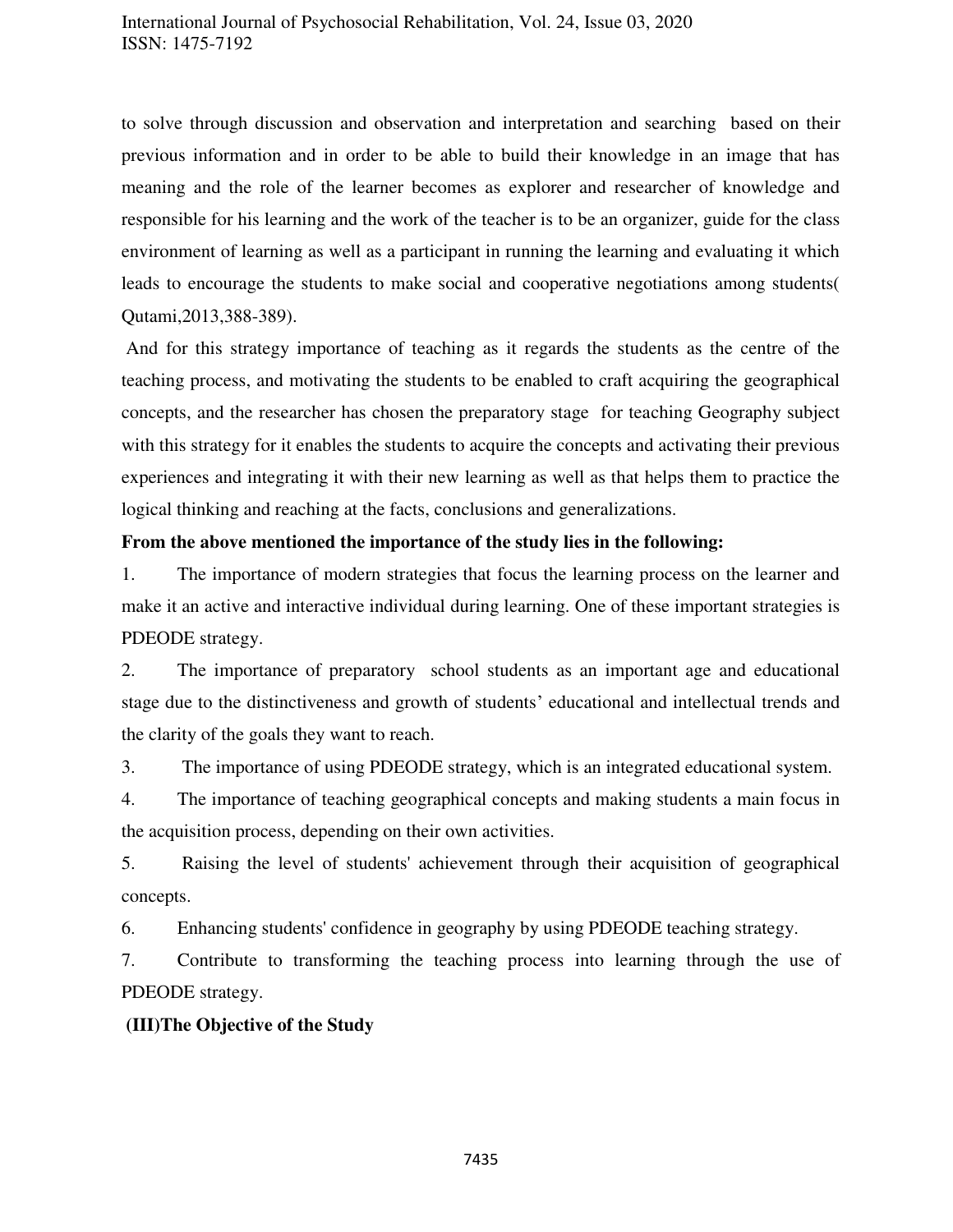The current study aims at identifying the(effect of PDEODE's strategy in acquiring the geographical concepts among the fifth grade literary branch students in the subject of Geography.

## **(IV) The Hypothesis of the Study**

There is no difference with a statistical significance at level(0.05) in acquiring the geographical concepts between the average marks of the students of the experimental group who study the Geography subject by using the PDEODE strategy, and the average of the marks of the students in the control group that study the same subject in the same traditional method.

## **(V) The Limits of the Study**

1. Students of the fifth literary grade / in the General Directorate of Education in Najaf.

2. Geographical concepts contained in the fourth, fifth and sixth chapters of the geography book to be taught for the academic year 2017/2018.

Identification of Terms:

## **The Strategy: it has many definitions among them are:**

## **Zeitoon,2001**

 a collection of procedures that are already planned and directed towards the implementation of teaching in order to achieve certain objectives according to what the competencies that are available (Zeitoon,2001,279 ).

## **Alhashimi& Taha,2008**

 It is a set of procedures and ideas that comprehensively address an area of human knowledge, in order to move towards goals and then develop appropriate evaluation methods to know the extent of their success and achievement of the goals that it set in advance( Alhashimi&Taha,2008,19)

**Procedural definition**: It is a set of sequential procedures and activities carried out by the (teacher) in light of the available resources when teaching geographical concepts to the students of the research sample of the experimental group to achieve the goal of the strategy.

PDEODE's Strategy: has many definitions among them are the following

## **Alfalah**,**2013**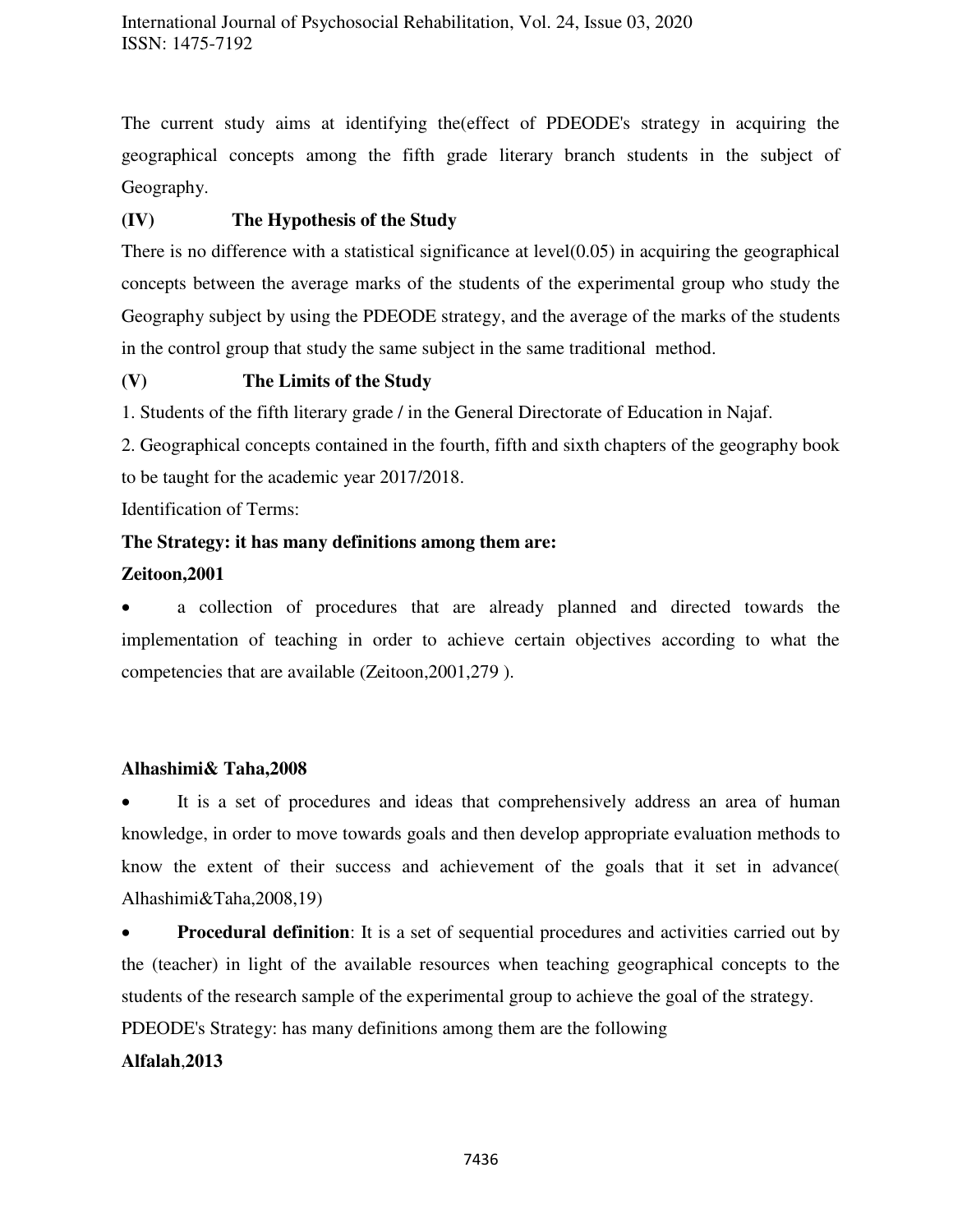• It is: a teaching plan based on a constructivist approach and includes a series of sequential procedures summarized in the following six stages (prediction, discussion, interpretation, observation,and interpretation). (Al-Falah, 2013, 260).

#### **Atiya,2016**

•It is: a six-step strategy that includes a set of procedures based on constructivist learning that stresses the learner should build his knowledge himself and not receive it ready. (Atiya, 2016, 395).

• **The procedural definition of PDEODE strategy**, as: a set of teaching steps that facilitate classroom learning for the students of the experimental group, and it is based on six steps that begin (prediction, discussion, interpretation, observation, discussion, interpretation).

Acquisition:

#### **As a term: Defined by**

1- **(Nashawati,1984) as**"What an individual has of the meaning, understanding, and application associated with a word (term), phrase or a specific process" (Nashwati, 1984, 76).

#### 2- **(Dictionary of Educational and Psychological Terms 2003):** That

"Increasing the individual's ideas or information, or teaching him new patterns of response, or changing his old response patterns, as it means a growth in learning skill or maturity or both. The acquired is a description of the non-innate characteristics and responses that a person learns with experience and practice" (Shehata and Al-Najar, 2003, 57).

#### **Procedural definition of (acquisition):**

 It is the ability of the fifth grade literary students from the research sample to define, distinguish and apply the geographical concepts included in the chapters subject to the research experiment, and it is measured by the degrees they obtain in the acquisition test that is applied at the end of the research experience.

The Concept: has many definitions among them are the following:

1-(Jabir,2005) that''An abstract mental conception that forms a symbol, a word, or a semisentence, and is used to denote a specific object, topic, or scientific phenomenon, which is formed as a result of linking facts to each other and finding the existing relationships between them" (Jabir, 2005, 332).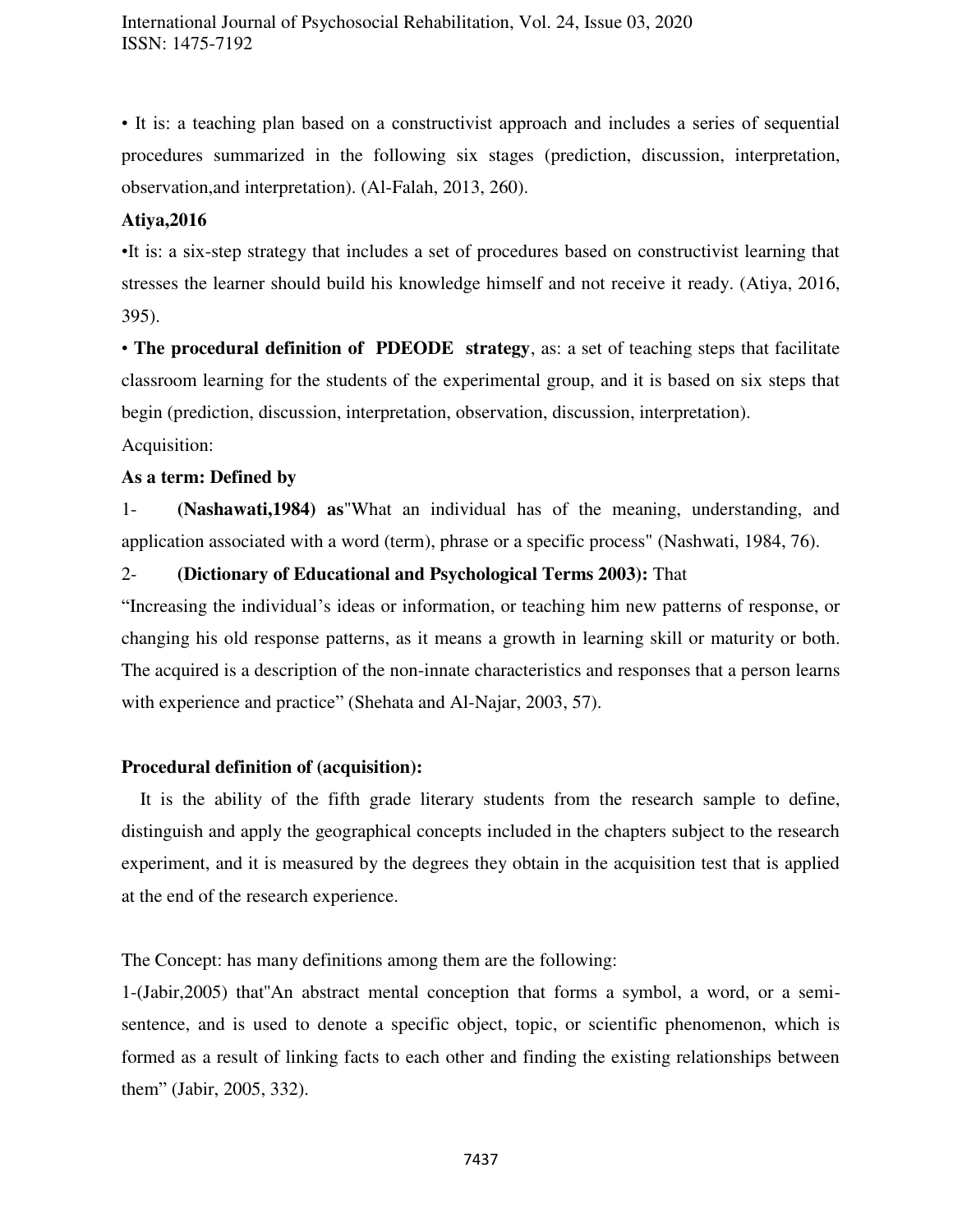#### 2-(Abu Riash,2007) that

"A collection of subjects, symbols, elements, or incidents that combine common distinguishing characteristics" (Abu Riash, 2007, 81).

#### **Procedural definition of (the concept):**

 It is an abstract mental imagination that gives a name or an expression to denote a set of characteristics that characterize a natural or human geographical phenomenon and included in the material subject to the research experiment, which is the first three chapters of a geography book for the fifth grade literary.

#### **The Second Chapter: Theoretical Framework Review of Literature**

(I): The emergence of PDEODE's strategy:It is the strategy of PDEODE proposed by the scientist Savander and Kolari, one of the constructivist theory theorists and the founder of its steps, who called for attention to the ideas of constructivist theory, believing in its importance in helping students in classroom learning (savendr and Kolari 2003, 4).

(II) The Concept of PDEODE Strategy:

It is an important teaching strategy that supports discussion and divergent opinions among students, and it consists of six stages: prediction, discussion, interpretation, observation, discussion, and interpretation, and helps students understand life situations. Savendr and Kolari, 2003:5))

#### **PDEODE strategy includes the following steps:**

1- Prediction: in this stage the teacher introduces a phenomenon about the concept that is required to be taught later he allows the students the chance to predict the result of the phenomenon or the presented problem in an individual way and justifying these predictions before any educational activities or events.

2- Discussion: At this stage, students have the opportunity to work in small groups to discuss their ideas, share experiences, and meditate together.

3- Interpretation: At this stage, students come to a cooperative solution about the phenomenon and share their findings with other groups through group discussion for the whole class.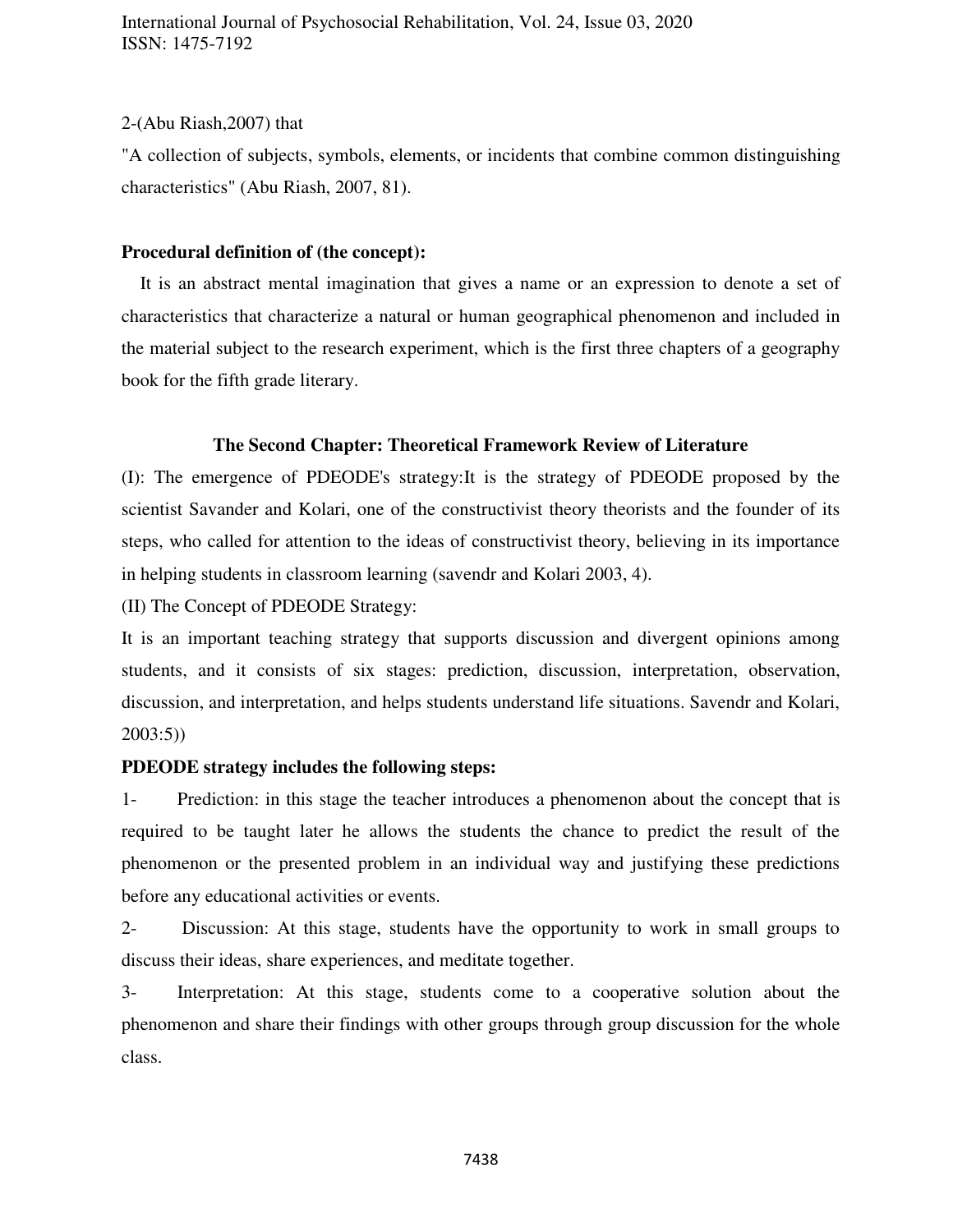4- Observation: In this stage, students test their ideas and opinions about the phenomenon by conducting activities and experiments in groups and recording observations.

5- Discussion: In this stage, students modify their predictions through actual observation in the previous step. Here, students are required to practice the skills of analysis, comparison, and criticism of their colleagues in the groups.

6- Interpretation: In this stage, students confront all the contradictions that exist between observations and predictions by resolving the contradictions within their beliefs (conceptual change) (Al-Salamat, 2012, 246)

## **(III) The Hypotheses of the PDEODE's Strategy**

1- Learning by using tasks enables the student to interpret the phenomena that are related to the concept that is required to learn.

2- The students who carry substitute ideas about the subject show conceptual change after learning with PDEODE's strategy.

3- The success of PDEODE's strategy due to its ability to help the students to evaluate their previous knowledge,a re-examining their ideas within their small groups inside the class.

4- The use of PDEODE's strategy in teaching works on modifying the students' ideas towards the scientific conceptual and improves their new knowledge through the discussions that appears after observations(Qatami,2013,284).

## **(VI) The Characteristics of PDEODE's Strategy:**

1- Availability of the appropriate atmosphere and diversity of visions and ideas in teaching.

2- 2. It helps the students to form the meaning of what they learn in the situations they face in their lives through the students' understanding of the tasks involved.

3- Increases the activity of the students which enable them to solve the problems that face them in their daily life.

4- It assists the students in their daily situations, as well as investigating and discussing their ideas. (Atiya, 2016, 397)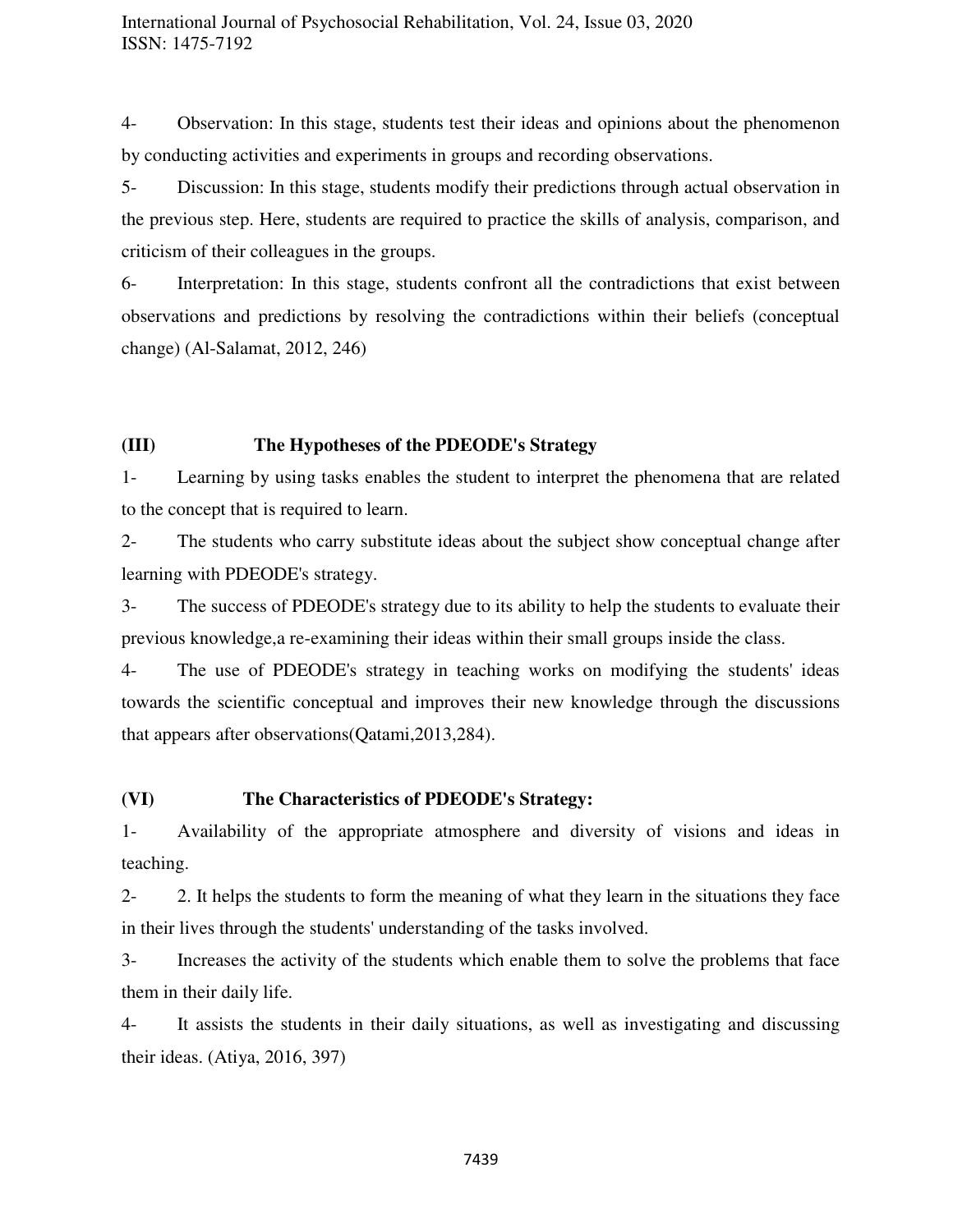5- Contribute to the reform of the educational system by upgrading the role of the student and his ways of thinking and by preparing scientific cadres to take an effective impact in society.

6- It makes the teaching process more interesting and exciting for students.

7- Increasing students' motivation and developing a spirit of perseverance and problem solving.

8- It is appropriate to the abilities of the learners and is closely related to their daily life and needs.

9- Make the student the centre of the educational process.

10-The strategy achieves saving time and effort. (Kolari et., 2004: 58)

**(IV) The Role of the Student in the PDEODE's Strategy**: The role of the student in this strategy is as follows:

1-The students try to answer the questions that are related to the concept that the teacher present to them at the beginning of the teaching process.

2-The student justifies his answer to the questions related to the concept by knowing the extent of his persuasion in it.

3-The student discusses his classmates in their answers to the questions related to the concept.

4-The student tries to help his classmates by eliminating the mistaken answers.

5- The student compares his answer to the questions related to the concept with his observation by performing the activities directed to him by the teacher. (Al-Asmar, 2014, 21).

6. It makes the student the centre of the educational process and the teacher who guides and directs learning.

7. It makes the student debate, explain, compare, predict, observe and hypothesise, and investigate different points of view instead of listening, reading and doing routine work.

8. Have students build knowledge socially through dialogue with others.

9. It makes students create knowledge for themselves (Qatami, 2013, 291).

The researcher concludes that the impact of students on learning is the main focus of PDEODE's strategy by answering the questions raised for discussion, conducting activities, listening to different viewpoints and finding solutions to them.

#### **Review of Literature**

**Studyby Alkhateeb(2012)**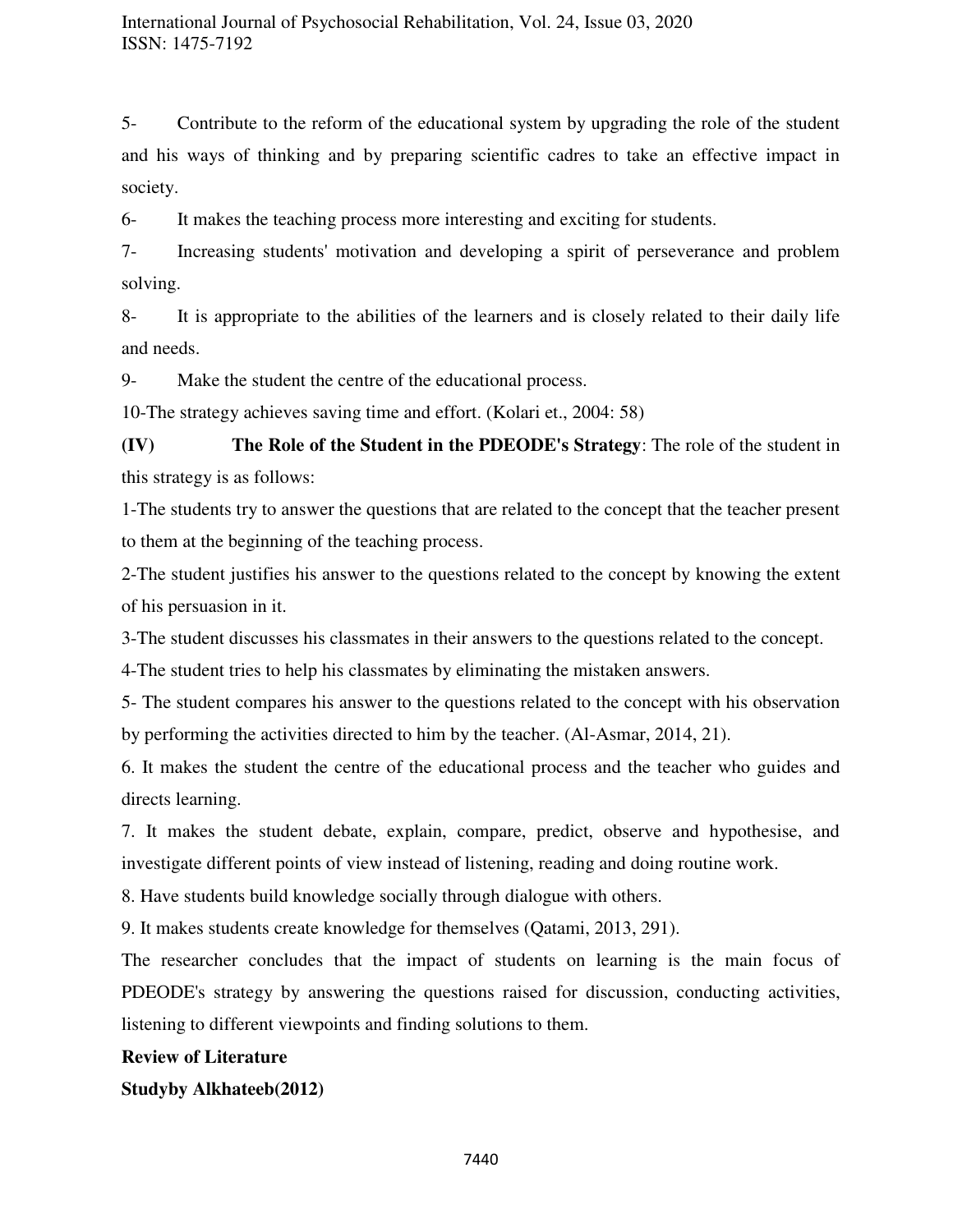The study was conducted in Jordan and the study aimed to identify the effect of the PDEODE strategy based on the constructivist approach in mathematical thinkingand comprehension and retention of the mathematical concepts among the tenth grade students in mathematics. The researcher chose the appropriate experimental design and rewarded the students in the variables of chronological age, academic achievement of parents, and mathematical thinking. The study sample as made of 100 students from the  $10<sup>th</sup>$  basic grade. The research tool is represented by the testing of the mathematical thinking and comprehension and retention of the mathematical concepts, the researcher has used the statistical means like the T.Test, Chi-square and Person correlation,, and the coefficient of difficulty and strength to distinguish the effectiveness of alternatives.The results showed that the students of the experimental group outperformed the students of the control group in a test in mathematical thinking, understanding concepts and retention. (Al-Khatib, 2012, ZS).

#### **StudybyTanous(2013)**

The study was conducted in Jordan and it aimed to identify the effect of using a teaching PDEODE strategy based on the constructivist approach in understanding and retaining scientific concepts and acquiring mental processes in the girls students of the basic stage, the researcher has chosen the appropriate experimental design for this.The researcher made equality between the female students in the variables of the chronological age of the students, the academic achievement of the parents, the tribal test, the understanding and retention of scientific concepts and the acquisition of mental processes.The research sample consisted of 69 female students of the second grade. The researcher built a test, understand and retain scientific concepts to acquire mental processes. The researcher used the statistical methods chi-squares, the t-test for two independent samples + AlfaCronbach + Pearson correlation,the results showed that the students of the experimental group outperformed the students of the control group in the test of understanding and retaining scientific concepts and acquiring mental processes after. (Tanous, 2013, RS)

#### **A study by Mohammad(2014)**

This study was conducted in the Kingdom of Saudi Arabia and aimed to study the effectiveness of the strategy with six dimensions for teaching sciences in achievement and development of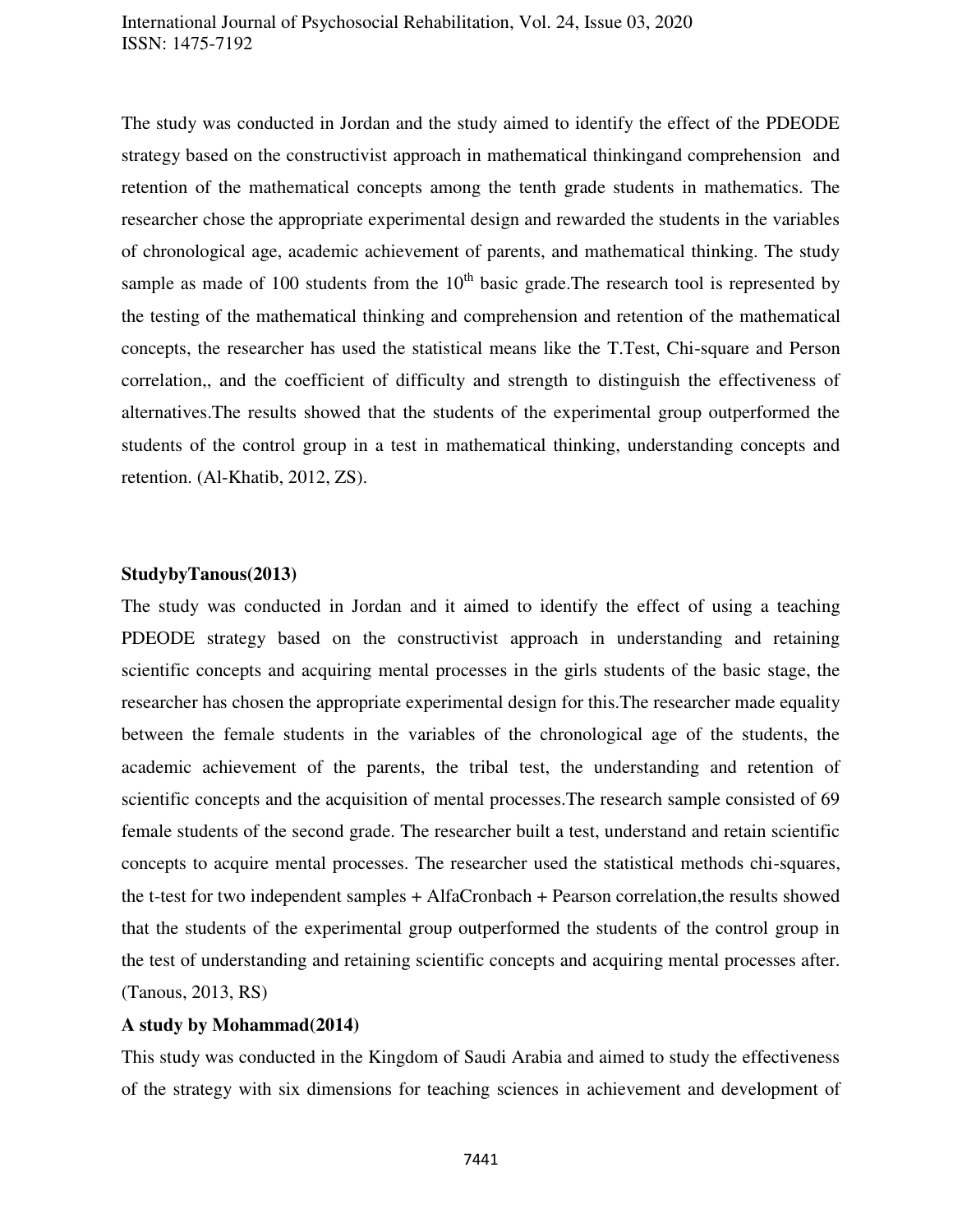skills beyond knowledge in students of the first intermediate school grade and the researcher has chosen the appropriate experimental design, and made equality between the students in the variables of the chronic age, educational achievement of the parents.The sample of the study consisted of 60 students of the first intermediate grade. The researcher built the achievement test of metacognitive skills, the t-test, and the researcher used the statistical means chi-square + Pearson correlation, and the coefficient of difficulty and discriminatory power, the effectiveness of alternatives. (Mohammed, 2014, RS)

#### **Altimimi(2016)**

The study was conducted in Iraq and aimed to identify the effect of PDEODE's strategy in correcting the mistaken concepts and its retention among students of the fifth literary grade in the subject of history. The researcher chose the appropriate experimental design. The researcher made equality between the students in the variables of chronological age, the academic achievement of parents.The research sample consisted of 60 fifth-grade literary students, and the researcher built a test to correct mistaken concepts and retain them. The researcher used the statistical means t-test + chi-square + Pearson's correlation, and the coefficient of difficulty and differentiating power, the effectiveness of alternatives. The results showed that the students of the experimental group outperformed the students of the control group in the test. Correct and retain mistaken concepts. (Al-Tamimi, 2016, RS)

Aspects of benefit from previous studies:

1- The researcher benefited from looking at previous studies in the equivalence procedures between the two research groups, formulating behavioral objectives and experimental plans, and building a test tool for syntactic skills.

2- The researcher is guided to the resources related to PDEODE's strategy and make use of them.

3- The researcher benefited from the previous studies in choosing the experimental appropriate design for conduct his study, and the methods of choosing the sample.

4- Seeing the appropriate statistical means for the purpose of designing the current study for data analysis.

#### **The Third Section**

Research Methodology and its Procedures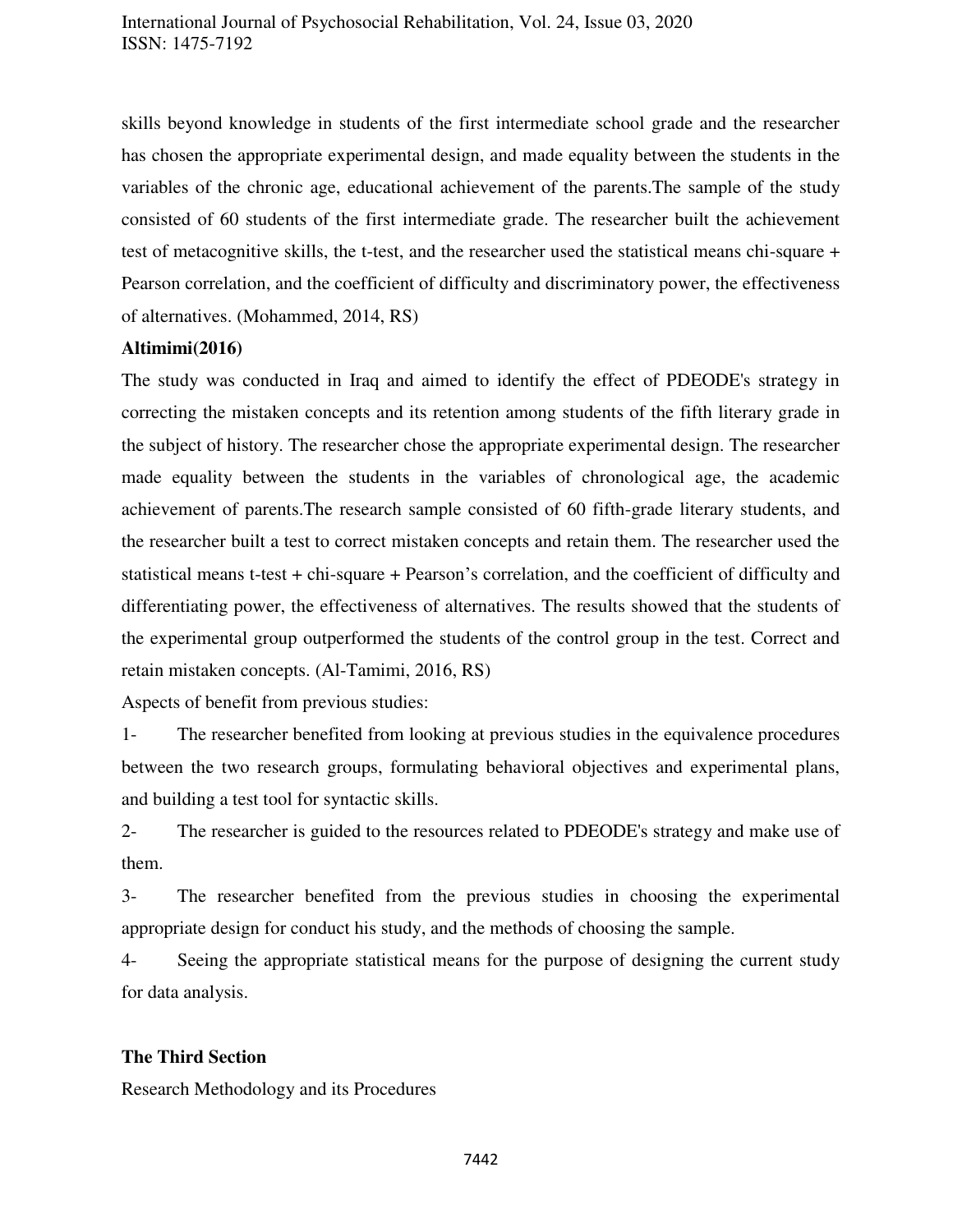The researcher followed the procedures of the experimental method, which included choosing the appropriate experimental design.Determining the research community, selecting the sample, equivalence measures between the two groups, a presentation of the research requirements and tools, how to apply them, and the statistical methods used to analyse data, and the following is an overview of these procedures:

### **(I) The Experimental Design:**

The accurate choice of the appropriate experimental design is an important thing, as it guarantees for the researcher the accuracy of the answer to the hypotheses of the study, and verifying the validity of its findings (Gharibeh, 1981, 20-21).

And in order to achieve that the researcher has depended on the design of the two groups the experimental and the control with partial control as in the following table:

| Group               |                       |                                 |
|---------------------|-----------------------|---------------------------------|
|                     | The Independent       | <b>The Dependant Variable</b>   |
|                     | <b>Variable</b>       |                                 |
| <b>Experimental</b> | <b>PDEODE</b>         | Acquisition of the Geographical |
| <b>Control</b>      | <b>Regular Method</b> | Concepts                        |

**Figure(1) The Experimental Design** 

The experimental group, in this type of design, means the group whose students are exposed to the independent variable (PDEODE's strategy) when studying a geographic subject, and the control group is the group whose students are not exposed to the independent variable (PDEODE's strategy) when studying Geography subject,as for the acquisition of geographical concepts, it is the dependent variable that is measured by the geographical concepts acquisition test, which is prepared by the researcher for research purposes and applied at the end of the research experiment.

#### **(II): The Community of the Research and its Sample:**

#### **1- The Community of the Research:**

It refers to all the individuals who carry the apparent data that is available for study, it may be said that the community is collection of units of the research that is required to give the data( Dawood& Abdulrahman,1990,66)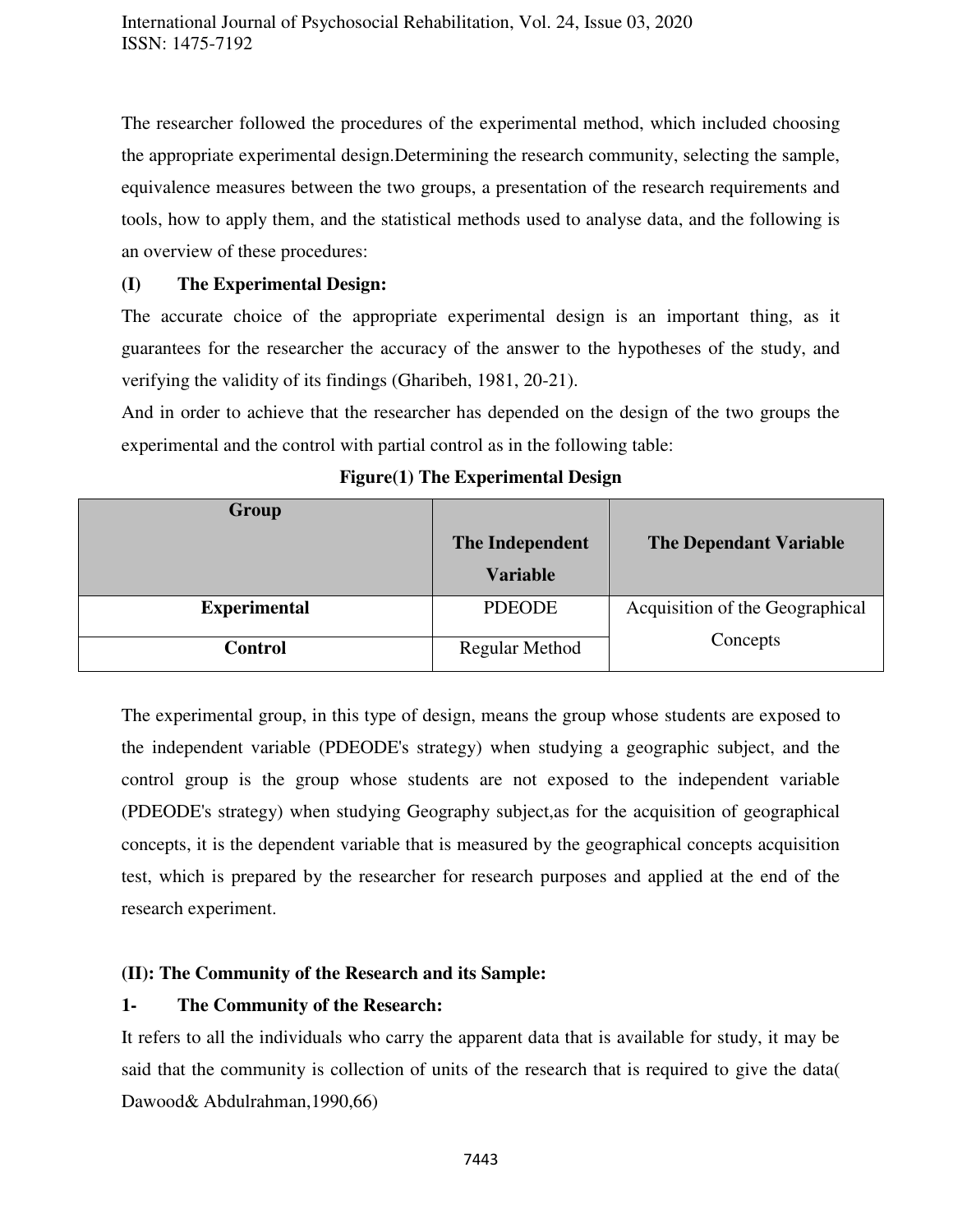The community of the fifth grade literary branch students /Morning study that is part of the General Directorate of Education in AnnjafAlashraf for the academic year (2017-2018)

#### **2- Sample of the Study:**

The researcher has visited the concerned schools that was determined in a random withdrawal that is Alkhaurnaq preparatory school for Boys and the researcher that the school has three halls of study belong to the fifth grade students of the literary branch(A,B,C)Accordingly, two divisions were chosen from them using simple random sampling, and they are Division (B) to represent the experimental group and Division (C) to represent the control group,The number of students in the two research groups reached (69) students, with a total of (69) students in the research sample, of which (34) students were in the experimental group and (35) students were in the control group, as shown in the following table (1).

#### **Table (1)**

#### **The number of the two groups in the Experimental and control before exclusion and after**

| <b>The Group</b>   | <b>Section</b> | <b>The Number of</b>   | <b>The Number of</b>  |  |  |
|--------------------|----------------|------------------------|-----------------------|--|--|
|                    |                | female                 | the Female            |  |  |
|                    |                | <b>Students before</b> | <b>Students After</b> |  |  |
|                    |                | the exclusion          | the Exclusion         |  |  |
| <b>The</b>         | B              | 35                     | 34                    |  |  |
| experimental       |                |                        |                       |  |  |
| <b>The Control</b> | $\mathbf C$    | 35                     | 35                    |  |  |
| <b>Total</b>       |                | 70                     | 69                    |  |  |

**it.** 

#### **(III):: Equality of the two groups of the research:**

To achieve harmony between the two groups of the study, the researcher has tended before starting the experiment to statistically equalize the two groups in some variables that he sees as effective on the results of the experiment those are represented by the following:

1-The chronical Age.

2-The marks of Geography subject in the final examination for the fourth grade literary branch in the academic year of (2017-2018).

3- Intelligence.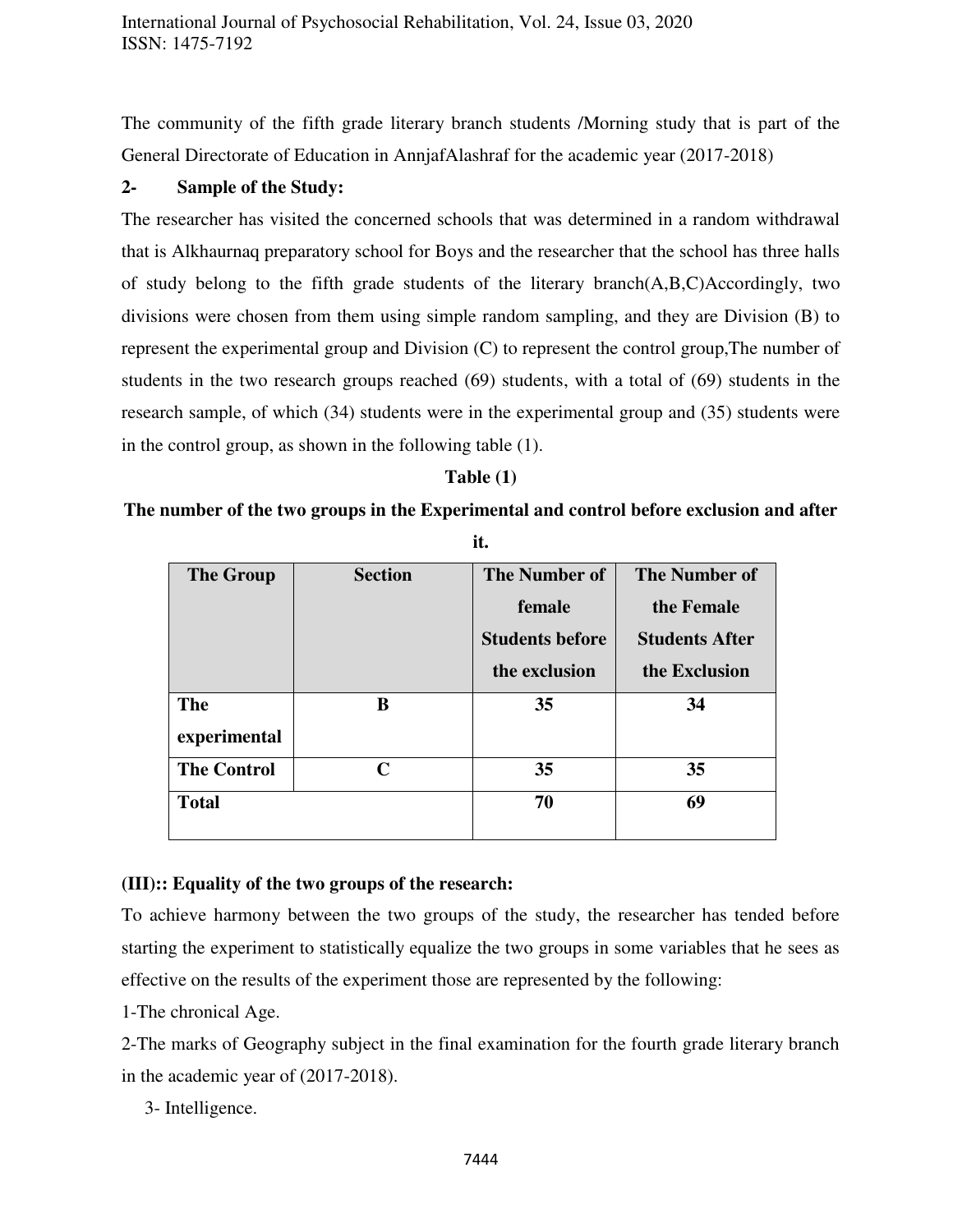#### **1- The Chronical Age(In months):**

After obtaining the ages of the students from the records of the school and calculating the averages of the ages of the students in the two groups, and the standard deviations, the T.Test was used for two independent samples to know the statistical differences whereas it appears that the average for the experimental group(201.14) and standard deviation of  $(5.801)$  meanwhile the average of the control group reaches (202.9) and standard deviation (3.810) and it appears that the difference doesn't have statistical significance in a level of (0.05), as the calculated tvalue  $(1.315)$  was smaller than the tabular t-value  $(2)$  and with a degree of freedom  $(67)$ , this indicated that the two groups the experimental and the control are statistically equalized in the chronical age and the table(2) illustrates that.

| S.N         |                    |              |               |                 |               |                  |                 |            |
|-------------|--------------------|--------------|---------------|-----------------|---------------|------------------|-----------------|------------|
| $\mathbf 0$ | Group              | <b>Numbe</b> | <b>Averag</b> | <b>Standard</b> |               | <b>T.Value</b>   |                 |            |
|             |                    | $\mathbf r$  | $\mathbf e$   | <b>Deviatio</b> | <b>Degree</b> |                  |                 | <b>Sig</b> |
|             |                    |              |               | $\mathbf n$     | <b>of</b>     |                  | <b>Tabulate</b> | of (0.05   |
|             |                    |              |               |                 | Freedo        | <b>Calculate</b> | d               |            |
|             |                    |              |               |                 | m             | $\mathbf d$      |                 |            |
|             |                    |              |               |                 |               |                  |                 |            |
|             |                    |              |               |                 |               |                  |                 |            |
| 1.          | <b>Experimenta</b> | 34           | 201.14        | 5.801           | 67            | 1.15             | $\overline{2}$  | <b>Non</b> |
|             | ı                  |              |               |                 |               |                  |                 | Sig.       |
| 2.          | <b>Control</b>     | 35           | 202.69        | 3.810           |               |                  |                 |            |
|             |                    |              |               |                 |               |                  |                 |            |

**Table (2) The Equivalence in the Chronical Age calculated in Months** 

#### **3-The marks of the previous achievement in the Geography subject:**

The researcher obtained the marks of previous achievement in the geography subject for the students of the two research groups from the record of grades, which belong to the fifth grade students for the academic year (2016-2017),It is clear from Table (3) that the students of the two research groups are statistically equivalent in terms of achievement in the geography of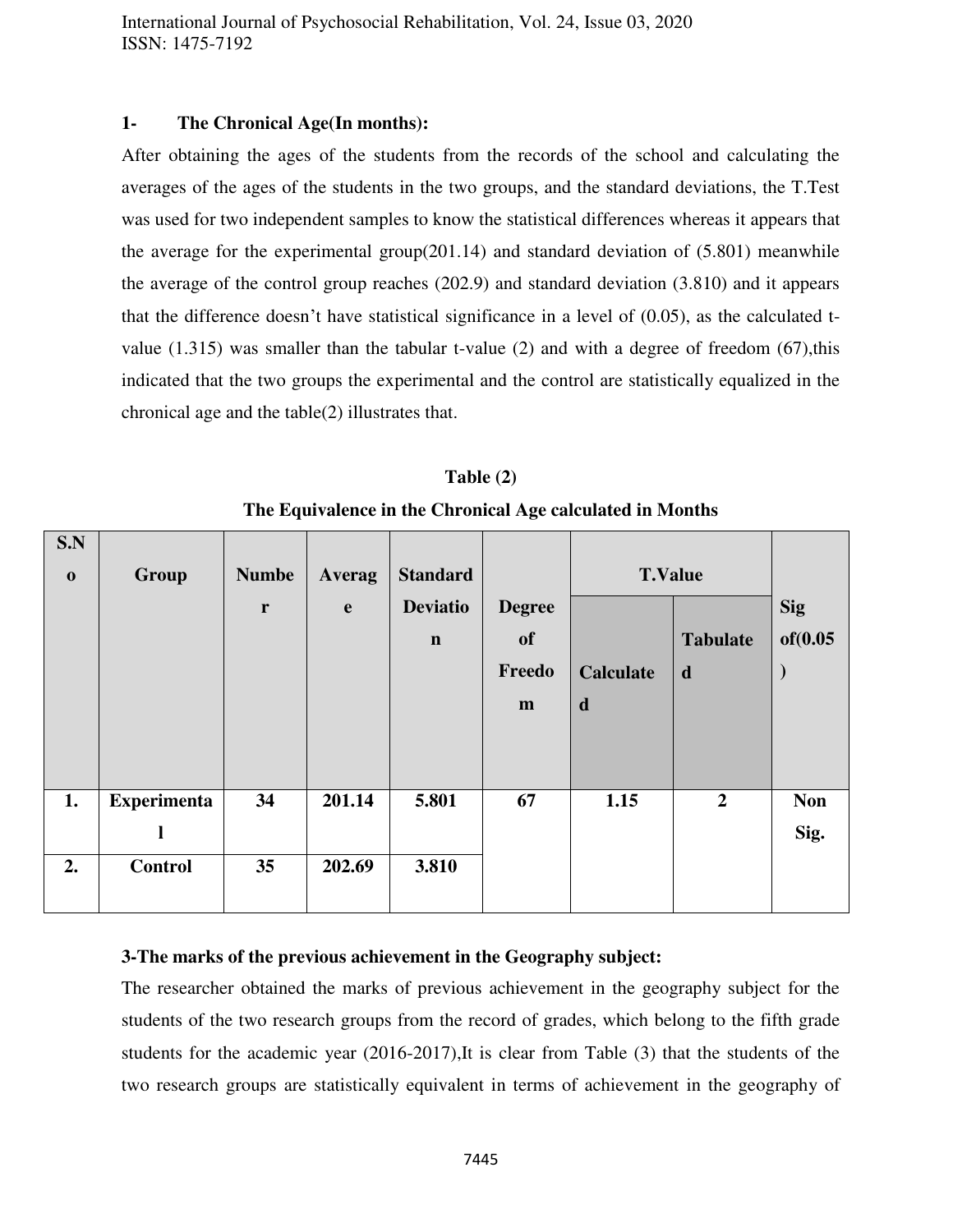continents for the previous academic year, as the data results using the t-test for two independent samples (t-test) showed that the calculated t-value amounted to (1,250), which is smaller than the tabular T-table of the amount (2) at the level of significance (0.05) and the degree of freedom (67).

#### **Table(3)**

| S.No | Group               | <b>Number</b> | Average | <b>Standard</b>  |               | <b>T.Value</b>    |                  |            |
|------|---------------------|---------------|---------|------------------|---------------|-------------------|------------------|------------|
|      |                     |               |         | <b>Deviation</b> | <b>Degree</b> |                   |                  | <b>Sig</b> |
|      |                     |               |         |                  | <b>of</b>     |                   | <b>Tabulated</b> | of (0.05)  |
|      |                     |               |         |                  | Freedom       | <b>Calculated</b> |                  |            |
|      |                     |               |         |                  |               |                   |                  |            |
|      |                     |               |         |                  |               |                   |                  |            |
|      |                     |               |         |                  |               |                   |                  |            |
| 1.   | <b>Experimental</b> | 34            | 79.14   | 9.309            | 67            | 1.250             | $\overline{2}$   | <b>Non</b> |
|      |                     |               |         |                  |               |                   |                  | Sig.       |
| 2.   | <b>Control</b>      | 35            | 82.03   | 9.988            |               |                   |                  |            |
|      |                     |               |         |                  |               |                   |                  |            |

**Marks of the Previous Achievement in the Geography subject** 

**3-Intelligence**: For the purpose of verifying the equivalence of the two research groups in the intelligence variable, the researcher used the Raven test for the standardized successive matrices metered of the Iraqi environment (Al-Dabagh et al., 1983, 60).And when those data were statistically processed using the t-test for two independent samples, the results showed that there is no statistically significant difference between the two research groups in the intelligence variable, as the calculated t-value reached (1.287) less than the tabular t-value of (2) at the level of significance (0.05). , and with a degree of freedom (67), and thus the two research groups are equivalent in the intelligence variable as shown in Table (4).

#### **Table(4)**

#### **Equivalence Between the two groups in Intelligence Test(Raven)**

| S.No |       |  |                             |                |  |
|------|-------|--|-----------------------------|----------------|--|
|      | Group |  | Number   Average   Standard | <b>T.Value</b> |  |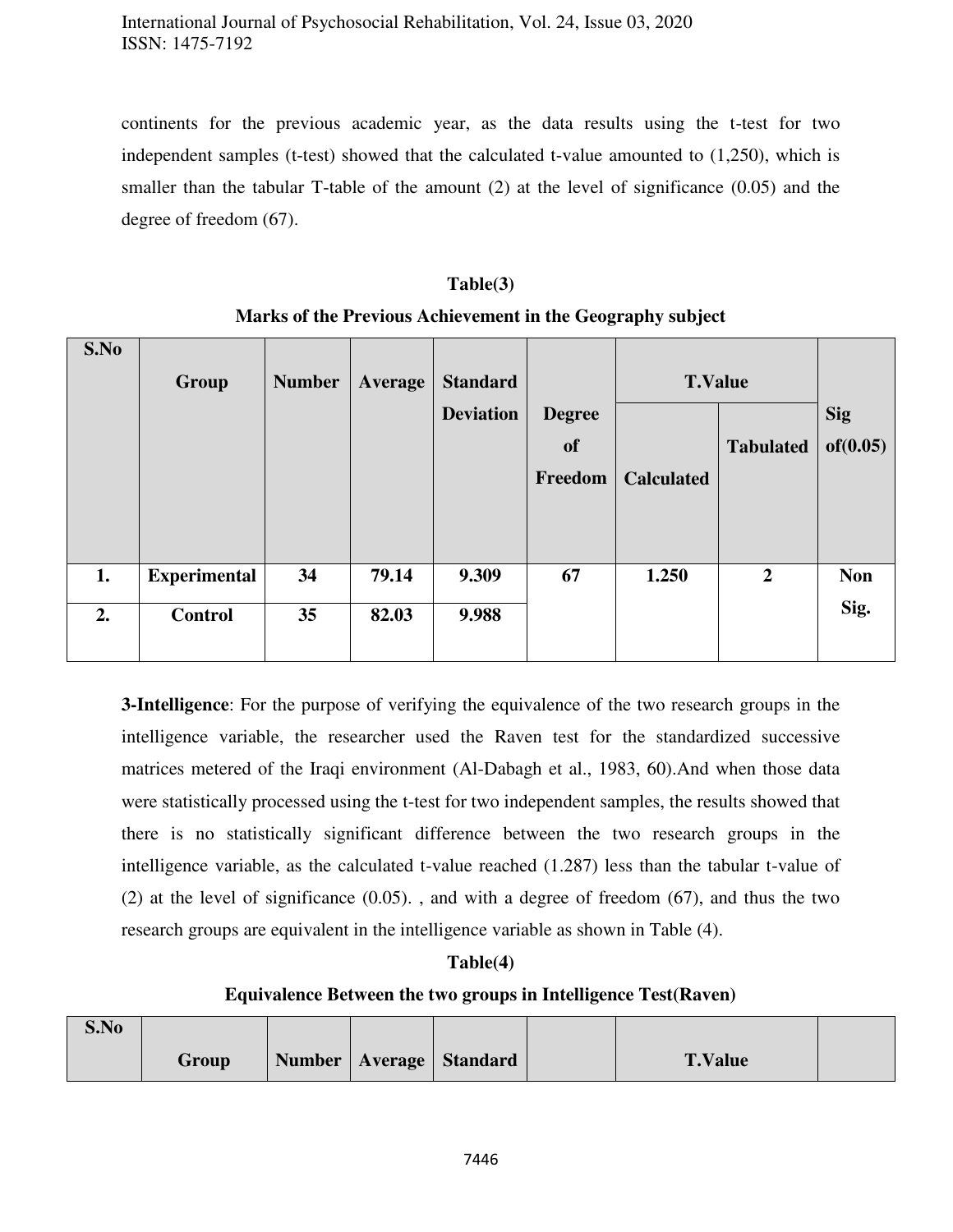|    |                     |    |       | <b>Deviation</b> | <b>Degree</b> |                   |                  | <b>Sig</b> |
|----|---------------------|----|-------|------------------|---------------|-------------------|------------------|------------|
|    |                     |    |       |                  | <b>of</b>     |                   | <b>Tabulated</b> | of (0.05)  |
|    |                     |    |       |                  | Freedom       | <b>Calculated</b> |                  |            |
|    |                     |    |       |                  |               |                   |                  |            |
|    |                     |    |       |                  |               |                   |                  |            |
| 1. | <b>Experimental</b> | 34 | 41.06 | 5.218            | 67            | 1.278             | $\boldsymbol{2}$ | <b>Non</b> |
|    |                     |    |       |                  |               |                   |                  |            |
| 2. | <b>Control</b>      | 35 | 39.26 | 6.248            |               |                   |                  | Sig.       |
|    |                     |    |       |                  |               |                   |                  |            |
|    |                     |    |       |                  |               |                   |                  |            |

## **(IV):Adjust Extraneous Variables:**

Despite the statistical equivalence between the two research groups in six variables that the researcher believes can affect the dependent variable with the independent variable, the researcher tried as much as possible to avoid the impact of some extraneous factors in the course of the experiment,through the selection of the sample members, the measurement tool, maturity, associated accidents, experimental extinction, timetable of the classes and the duration of the experiment.

#### **(V): The Requirements of the Research:**

#### **1- Determining the Scientific Material:**

The researcher has specified the material that he would teach to the two groups in this research during the time of the experiment,which included the fourth, fifth, and sixth chapters from the book of Geography for the fifth grade literary.

#### **2-Determining the Geographical Concepts:**

After the researcher identified the scientific material, he analysed the topics, and determined the geographical concepts that exist within the content of those topics, for the purpose of achieving the goal of the research, guided by the three processes that he adopted, namely (defining the concept, distinguishing it, and applying it).As standards and means that should be available in order to analyze the content conceptually, and then prepare the behavioral objectives to be achieved on the processes of its acquisition. The researcher presented all the geographical concepts that are consistent with the three processes (definition, discrimination, application), which are  $(20)$  geographical concepts, to a group of experts specialized in geography, teaching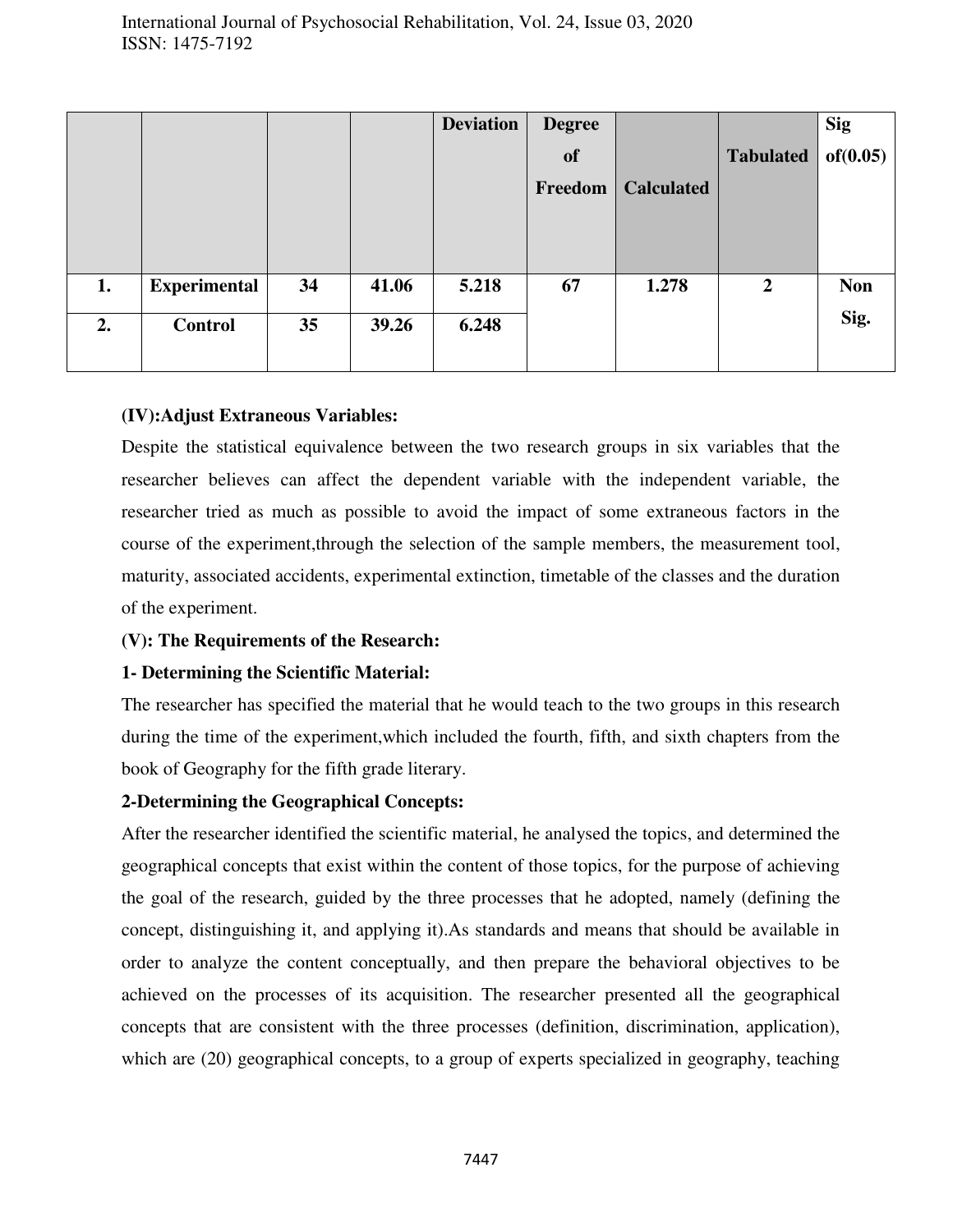methods, measurement and evaluation, and some appropriate modifications were made to a number of them.

#### **4-Behavioral Objectives:**

Behavioral objectives are carefully written statements that explain to students what they can do after completing the study of a particular subject or unit of study.It helps in evaluating the educational process, and effectively contributes to defining the type of activities required to achieve successful learning, and it serves as criteria that can be used to choose the appropriate teaching methods and teaching aids, and they are observable and measurable (Al-Laqani and Abu Sunina, 1999, 91-94).After having a look at the general goals by the researcherthe, he put those goals into practice by translating them into precise behavioral goals, consistent with the processes of acquiring each geographical concept. distinction, and application), so for each concept there are three goals, each goal representing a level.Since the number of specific geographical concepts is (20), the number of behavioral goals has become (60), and for the purpose of verifying the validity of the formulated goals and their conformity with the concepts, a questionnaire was distributed that includes a list of concepts and the corresponding behavioral goals to verify their validity,the list of behavioral goals was approved by the experts, except for some minor modifications in the formulation of some of them, which were taken and corrected to bring them into their final form.

#### **5-Preparing Teaching Plans**:

 The teaching plan is defined as preconceptions of the study situations and procedures undertaken by the teacher and his students to achieve certain educational goals (Al-Amin et al., 1992, 133).Based on the foregoing, teaching plans were prepared for the implementation of the experiment as follows:

Models of teaching plans were prepared daily using the PDEODE's strategy and the usual method, and their number reached (17) plans, which were presented to a group of specialists and experts to find out its validity in teaching the two research groups, and it was modified according to their opinions.

#### **(VI): Preparing the Test:**

#### **Preparing the test of acquiring the geographical concepts:**

1-The test is defined as an organized procedure to identify what the students have learnt(Milhim,2002,194), as the current research requires constructing a test in acquiring the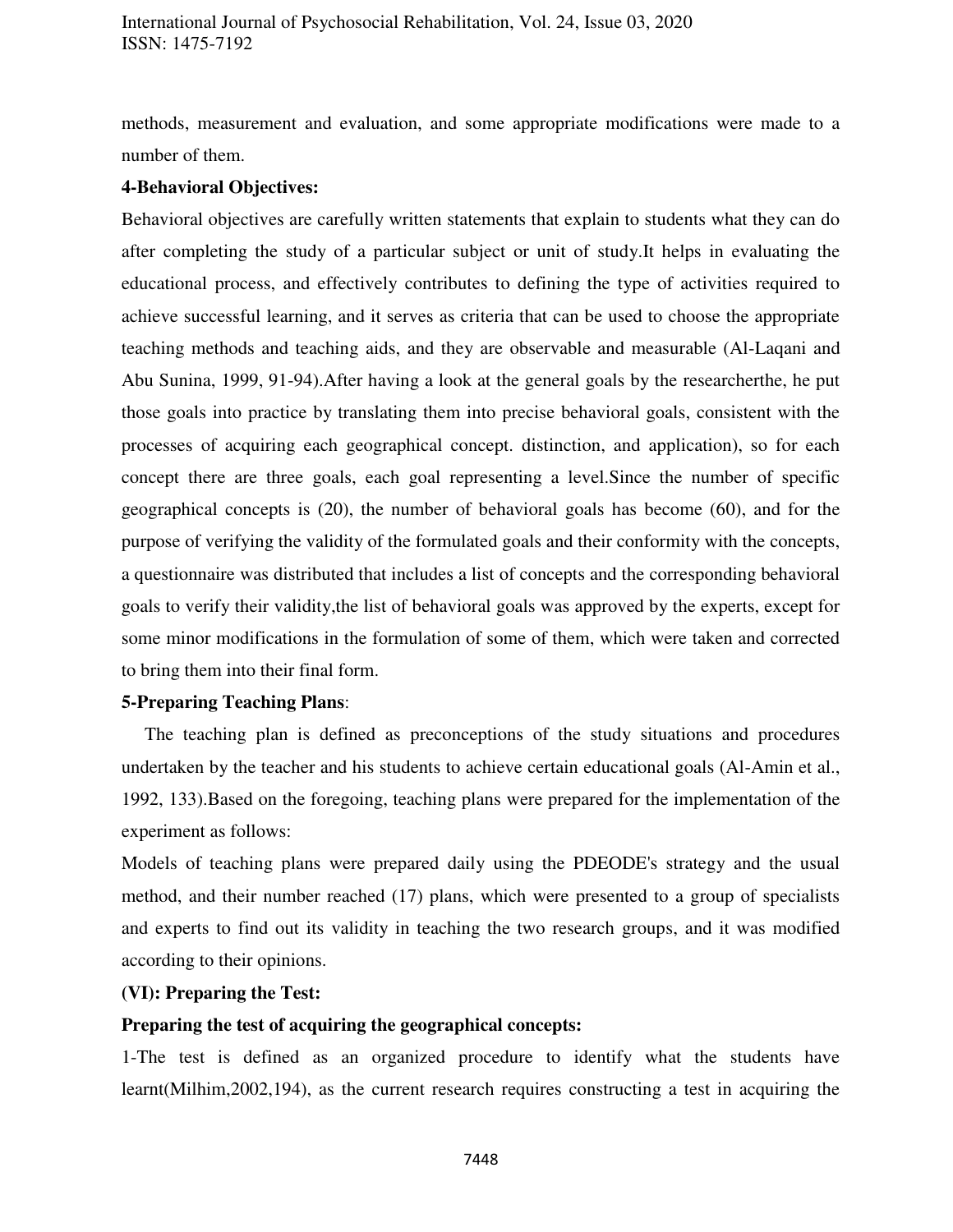concepts, and the researcher has built it based on the concepts that were determined and the behavioural purposes that were formulated, hence, the researcher has followed several steps in preparing and applying this test.

1- Drafting the Items of the Test:based on that the researcher has prepared a type of test of multiple choice, consist of (60) testing item type of multiple choice, whereas he paid attention to make sure that each concept has three items that It measures the mental processes of acquiring it (defining, distinguishing, applying).

2- Validity of the Test:For the purpose of ascertaining the extent of the test's validity, the researcher relied on two types of validity, which are the apparent honesty which (Abu Libdeh 1985) refers to as the honesty that indicates the general appearance of the test as a means of measurement, that is, it indicates the extent to which the test is appropriate for students and the clarity of its instructions (Abu Libdeh, 1985, 239),The other type is the validity of the content. To achieve this, the researcher presented the test items to a group of experts in teaching methods, measurement, evaluation and geography, in order to explore their views on the validity of the test items in measuring the goal for which it was designed, which is the acquisition of geographical concepts, and in the light of their opinions and observations, some modifications were made and were not deleted any paragraph of it.

As for concerning the validity of the content was attained through holding comparison between the opinions of the experts that were offered the test in its first draft,along with the list of the of the geographical conceptsand the objectives that it represent according to the operations that are determined for giving their opinions about the extent of the validity of the test regarding its coverage to the geographical concepts and the levels of the targeted behavioural purposes that are (60) behavioural goals that were covered with (60) testing itemsfor considering their opinions and modify whatever needed to be modified, the test has gain the admiration of all the experts and hence, the validity of the content is achieved.

3- The Application of the Test on a surveySample:

4- For the purpose of ascertaining and determining the psychometric characteristics of the test, the test was applied to an exploratory sample of EnadGhazwan Preparatory School for Boys, and their number reached (100) students, and the time taken to answer the test was (50)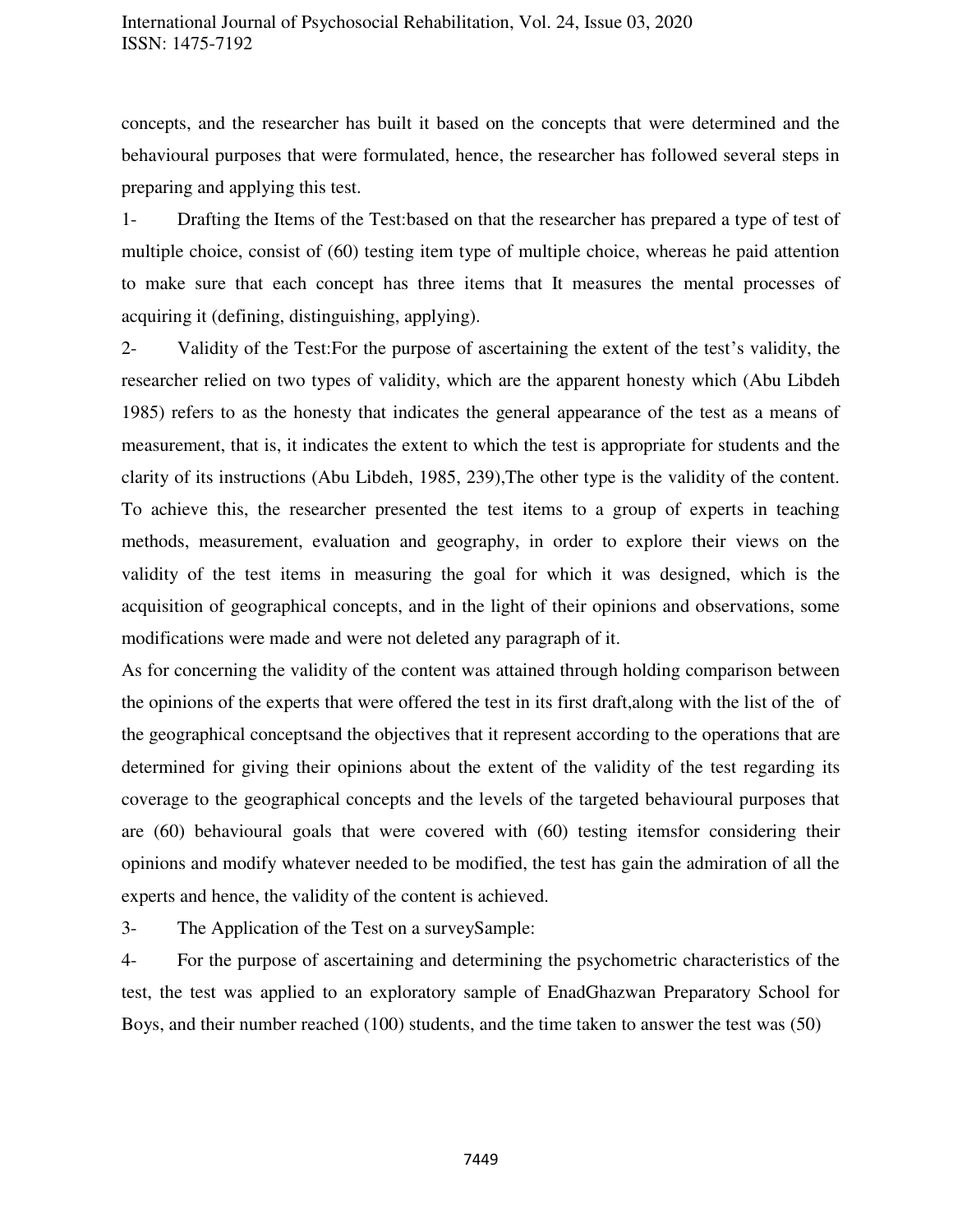## **5. Analysis of the test items:**

## **a- Coefficient of difficulty of item:**

The items whose difficulty coefficient ranges between (0.20- 0.80) are within the acceptable limits, while the items outside this range require modification, replacement or deletion (Oudah and Malkawi, 1999, 129), and after calculating the difficulty coefficient of the test items, it was found that it ranges ( 38-66)

## **b-The Discriminatory Force of the Items**

(Eble 1972) sees that the items of the test are considered as good whereas the its distinguishing power (0.30)(Eble,1972,p.66).

After finding the power of discrimination of each of the test items, it was found that it ranges between (0.31 - 0.68), so the researcher found that all the test items are valid and have a good discriminatory ability, so he kept them as they are.

## **6-Stability of the Test:**

For counting the stability of the current test of concepts acquiring the researcher has used halftone fragmentation method (Allam, 2007, 235).And based on that the test was divided into two parts, odd and even items, later the equation of (Person) was used to calculate the correlation coefficient between the (even and odd) parts that reached(0.88), when applying the equation of Spearman-Brown the stability coefficient has become(0.93)

## **(VII): Application of the Experiment:**

## **1-Before Application of the Experiment:**

Conducting parity operations between the two research groups in the variables mentioned previously and organizing the weekly schedule in agreement with the school administration by allocating Wednesday and Thursday at a rate of two classes per week for each section. Preparing teaching plans for the concepts within the study subject for the research experience of a geography subject for both the experimental and control groups.

#### **2-The Actual Application of the Experiment:**

a) The researcher started applying the experiment in 22-2-2018 and continued applying the experiment till 23-4-2018.

b) The researcher himself has taught the control group(section C) the study subject in accordance with the traditional method, and the experimental group(SectionB) according to the PDEODE's strategy.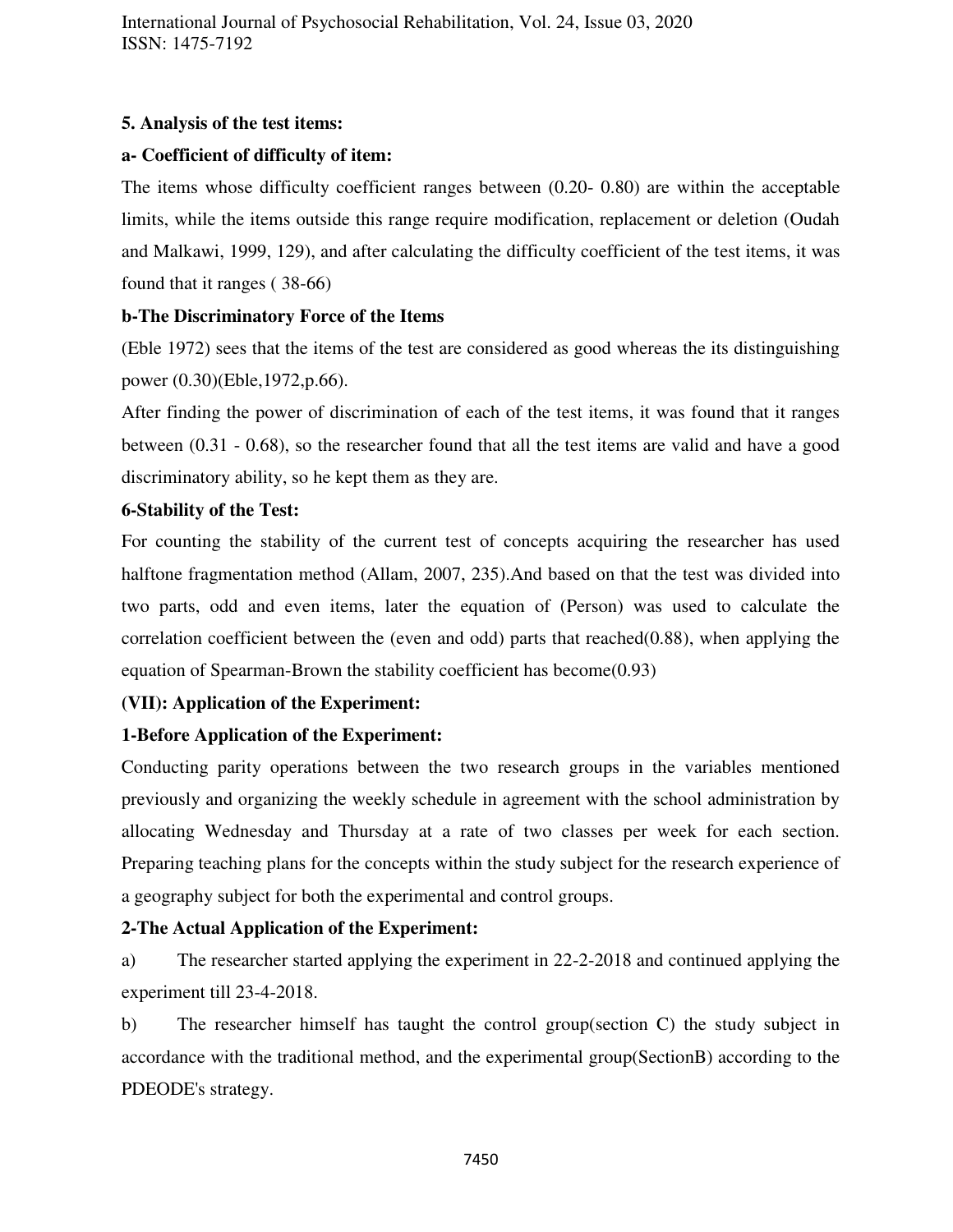c) The period of the experiment has lasted for full semester, and in 30-4-2018 the researcher has decided a date for test of geography concepts acquisition for both of the groups basically as an official test, and was applied in one time with assistance from one of the mates.

## **(VIII): the Statistical Tools:**

The researcher has used the statistical tools that are listed below in the procedures of his research, analysis of his results.

1- T.Test for two independent samplesThe researcher used this method to find out the significance of the statistical differences between the two research groups in the statistical equivalence and in the analysis of the results.

2- Difficulty Coefficient: This method was used to calculate the difficulty coefficients for the items of geographic concepts acquisition test.

3- Discrimination power coefficient: The researcher used this method to find the discriminatory power coefficients for the test items.

4- Pearson Correlation Coefficient: The researcher used this method to calculate the test reliability coefficient by the split-half method.

5- Spearman-Brown coefficient: The researcher used this equation to correct the test reliability coefficient.

6-

## **(I) Results**

#### **The Results and Their Interpretations:**

This section of the study includes a presentation of the results and interpretation of them in the light of the procedures that are referred to in the third section, to know(The effect of PDEODE's strategy in developing the syntactic skills in the female students of the preparatory school).

#### **1- Presentation of Results:**

After that the researcher has find the average of the marls of the test of concepts for the research groups, whereas the display of the results will be according to the null hypothesis as follows:

#### **The Research Hypothesis:**

There is no statistical significance at level  $of(05,0)$  in the acquisition of the geographic concepts between the average of the marks of the students in the fifth grade of the literary branch preparatory for the experimental group who study the subject of geography with the PDEODE's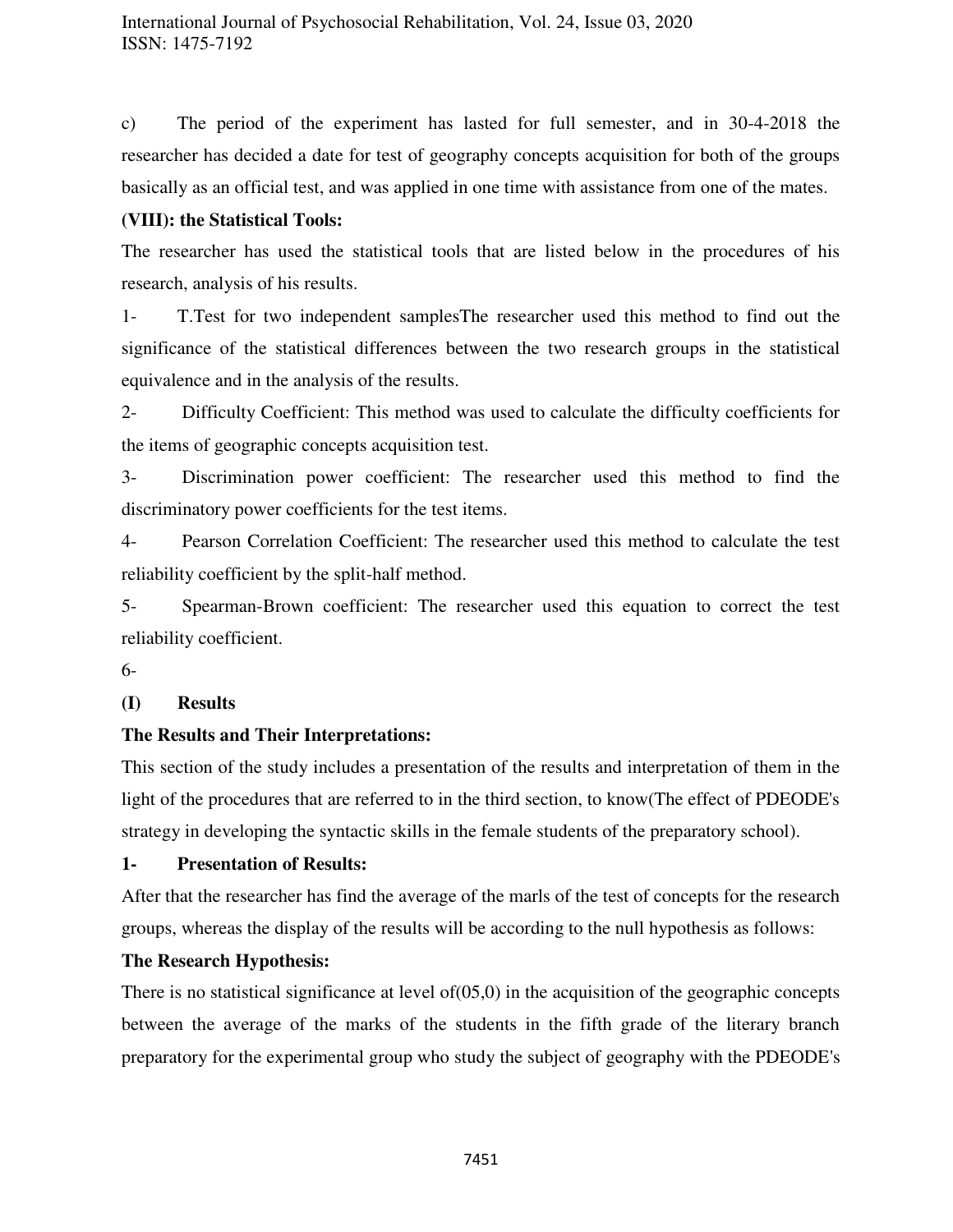strategy and an average of the marks of the control group of students who study with the regular method.

By adopting the t-test for two independent samples to find out the significance of the statistical difference for the post-test, it appeared that the arithmetic mean of the experimental group was (39.50), and the standard deviation (5.727), while the arithmetic mean of the control group was (30.26) and the standard deviation (6.284).As it turned out that the difference is statistically significant at the level (0.05), as the calculated T-value was (4,309) degrees, greater than the tabular T-value (2) degrees, and with a freedom degree (67) degrees,therefore, it appeared that the students of the experimental group outperformed the students of the control group in the test of acquiring the concepts of geography. Therefore, the null hypothesis was rejected, and the alternative was accepted, and Table (5) illustrates this.

#### **Table(5)**

**The result of the t-test between the post-test scores of the experimental and control group students, the concept acquisition test** 

| <b>Group</b>     | <b>Number</b><br>of the<br><b>Individual</b><br>s of the<br>sample | <b>Arithmeti</b><br>$\mathbf c$ | <b>Standar</b><br>$\mathbf d$<br><b>Deviatio</b><br>n | Freedo<br>m<br><b>Degree</b> | <b>T. Value</b><br><b>Calculat</b><br>e | <b>Tabula</b><br>r | Sig level<br>(0.05)    |
|------------------|--------------------------------------------------------------------|---------------------------------|-------------------------------------------------------|------------------------------|-----------------------------------------|--------------------|------------------------|
| Experiment<br>al | 34                                                                 | 39.50                           | 5.27                                                  | 67                           | 4.39                                    | $\overline{2}$     | <b>Statistic</b><br>al |
| Control          | 35                                                                 | 30.26                           | 6.284                                                 |                              |                                         |                    | function               |

#### **(II) The Interpretation of the results**

After displaying the results the researcher may interpret the results of the research as follows:

1. The PDEODE's strategy is one of the constructivist theory strategies that make the student the centre of the educational process, thus reducing the amount of stress he faces during his studies.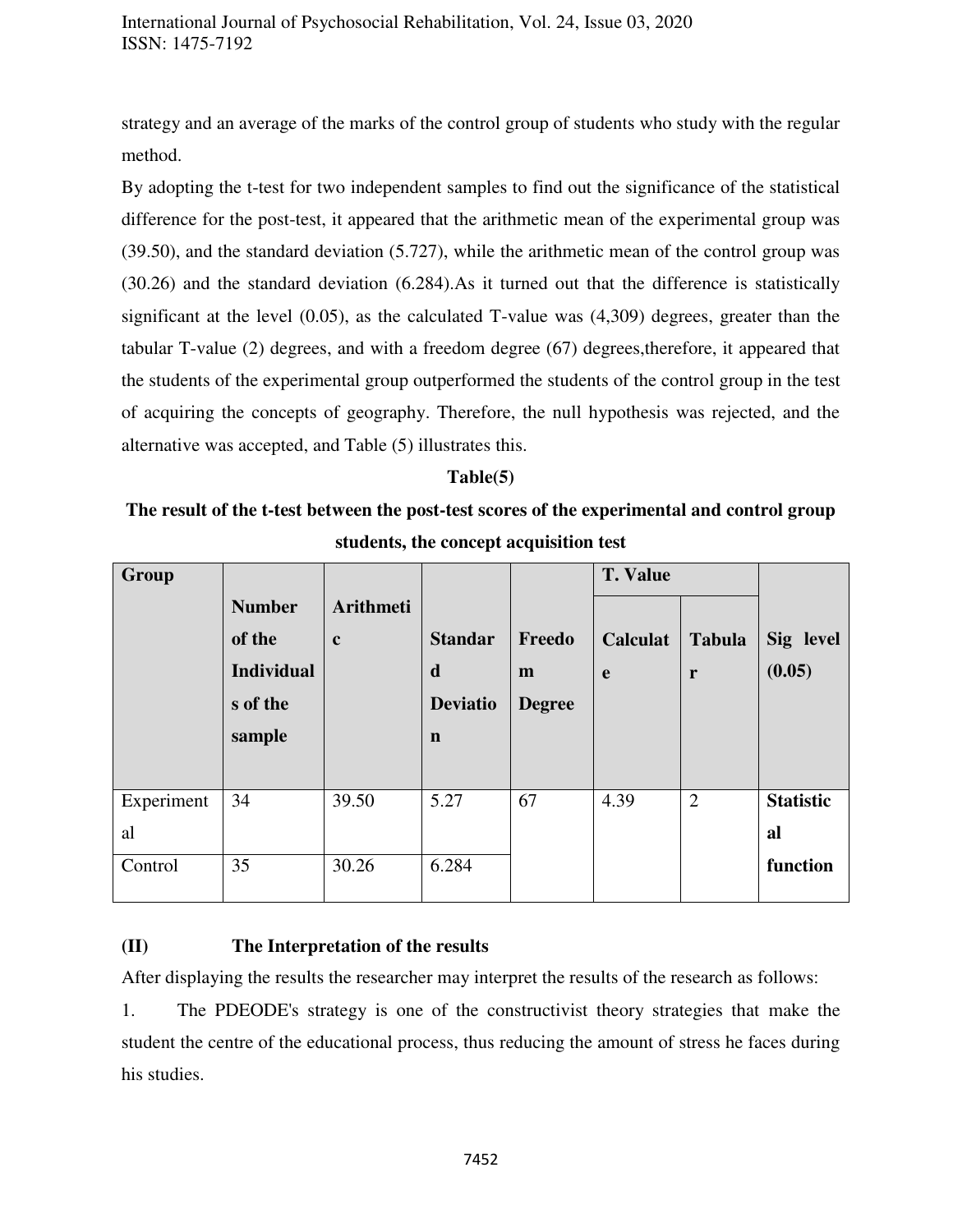2. PDEODE's strategy develops the student's abilities, and helps students develop their classroom talents through its stages that lead to constructive active learning.

3. The strategy of PDEODE is more effective than the followed traditional method of teaching Geography, because it takes into account the mental abilities of students in education.

4. PDEODE's strategy helps students to sequence their ideas by answering the test items, and this is evident by increasing the average scores of the experimental group in the concepts acquisition test.

5. PDEODE's strategy increases students' motivation through their interaction with the lesson, and this is evident for the students of the experimental group in increasing their averages in the concepts acquisition test.

#### **(III): Conclusions**

Throughout the result of this research the researchers has concluded the following:

1-The experimental group has outperformed the control group students in the test of concepts acquisition.

2- An increase in the development of the scores of the experimental group students in the post-test at the expense of the scores of the control group students on the concepts acquisition test.

3- The PDEODE's strategy motivates the students to reach at a higher achievement and enables the educational material through continuous interaction between students in the classroom and giving them the opportunity to teach.

4- Increasing students' motivation when participating in the lesson by using the PDEODE's strategy, which works to attract students' attention when answering the test of acquiring concepts in geography.

5- Increases the possibility of cognitive readiness towards the subject by providing the opportunity for students to prepare for learning between the researcher and the students themselves.

# **( IV) Recommendations : In the light of the results of this study the researcher recommends the following:**

1. Benefiting from the use of PDEODE's strategy in geography for students of the preparatory stage for the fifth literary grade.

7453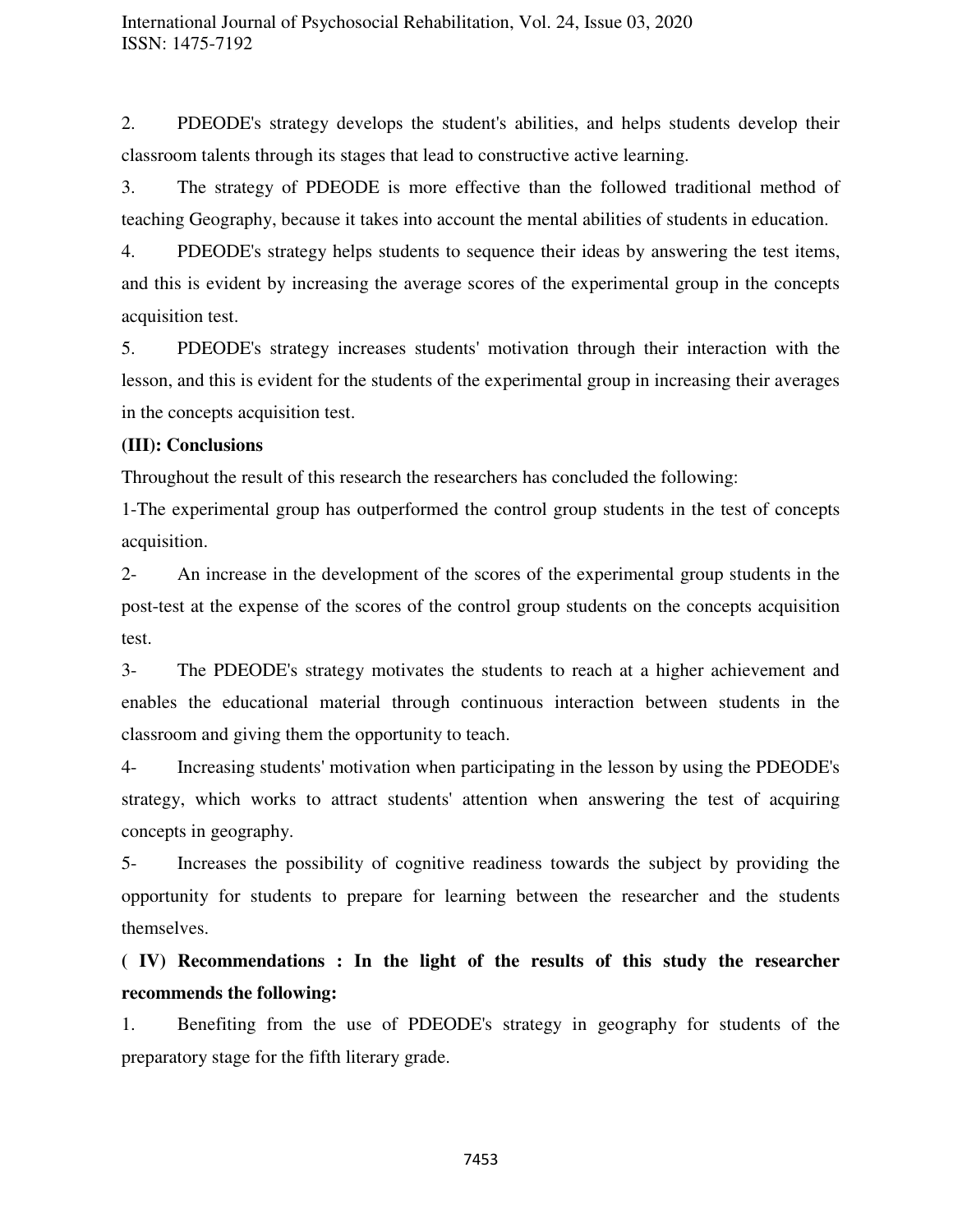2. Prepare to create an appropriate classroom environment when the teacher uses the PDEODE's strategy.

3. The necessity of preparing training courses for teachers of geography and teachers in the use of modern strategies based on the constructivist theory in teaching, including PDEODE's six-step strategy.

**(V): Suggestions: in the light of the results of the study the researchersuggests conducting new studies that complement this study as follows:** 

1. Conducting a study similar to this study in other study subjects

2.Conducting a balancing study between PDEODE's strategy and other active learning strategies.

3-Conducting a study identifying the impact of PDEODE's strategy on other variables such as achievement and retention.

4. Conducting a study similar to the current study in other study variables such as the intermediate and primary levels

#### **References**

Abu Riash,Hussein Mohammed(2007) Cognitive Education. Dar Almaseera. Amman.

Alamin, Shakir Mahmood et al.(1992) Principles of Teaching Social Subjects. Dar Alhikma for Publication and Press.Baghdad.

Jaber, Waleed Ahmed et al.(2005). The Genral Methods of Teaching. T2, Dar Alfikr.Amman.

- Al-Jabr, Suleiman bin Muhammad( 1994)The Reality of Teaching Geography in Saudi Secondary Schools from the Point of View of Teachers and Educational Mentors, Risala Al-Khaleej Al-Arabi Magazine, No. (50), year (14)
- Al-Hasan, Muhammad Ibrahim Taher(1987)Problems of Teaching Geography in Middle School from the Point of View of itsTeachers and Their Proposed Solutions, Unpublished Master's Thesis, University of Baghdad, College of Education - Ibn Rushd.
- Al-Khawaldeh, Muhammad Mahmoud.(2007) The Foundations of Building Educational Curricula, Dar Al-Maseera. Amman.
- Aldabagh, Fakri,et al.(1983)The Iraqi Standard Progressive Matrices Raven Test. University of Mosul. Ministry of Higher Education and Scientific Research.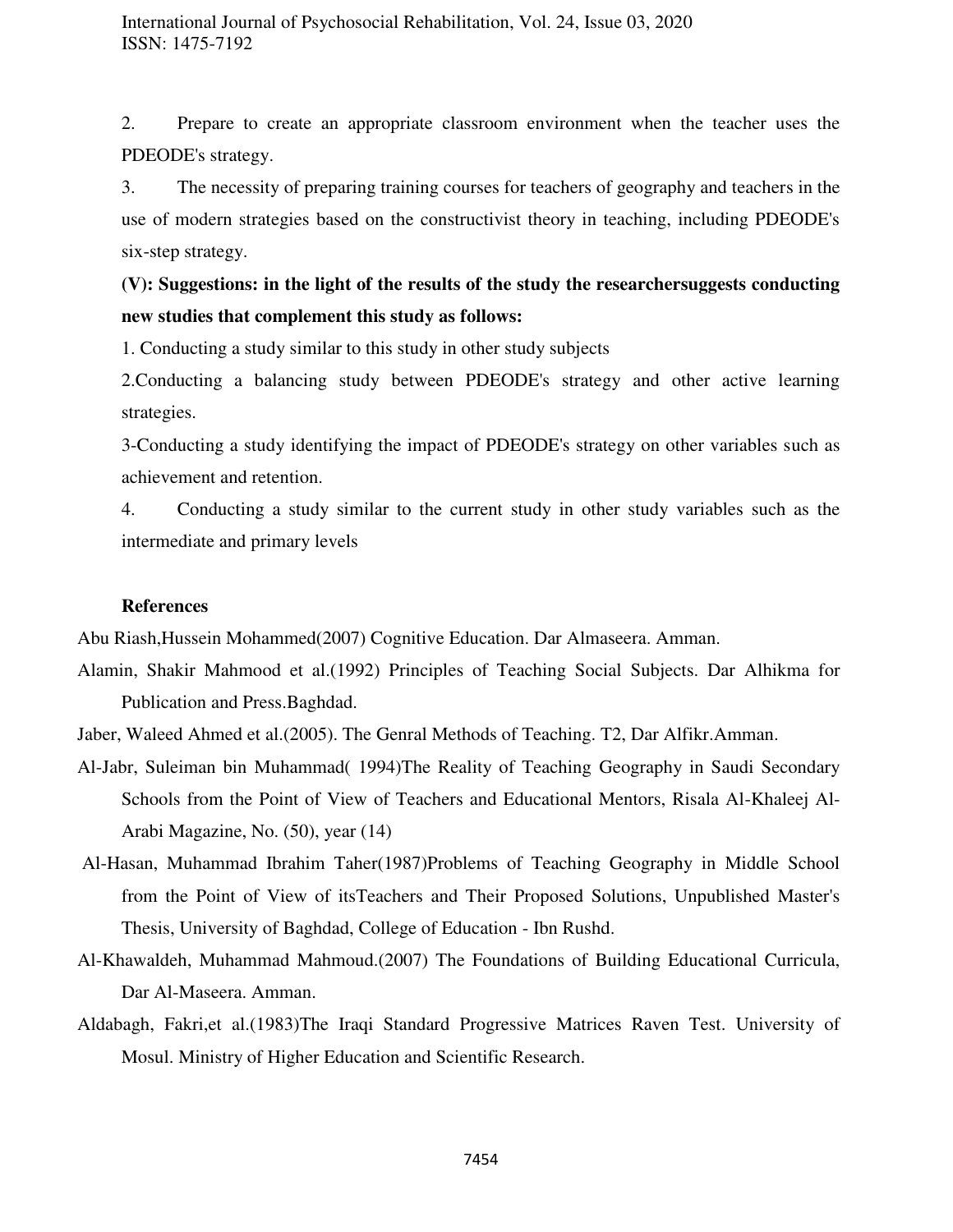- Al-Zoba'i, Abdul-Jalil, & Muhammad Ahmad Al-Ghannam.(1981) Research Methods in Education, Baghdad University Press, Iraq.
- Al-Shibli, Ahmed Ibrahim(1997).Teaching Geography in the Stages of General Education.Cairo: Al-Dar Al-Arabiya Book Library.
- Shehata, Hussein, & Zainab Al-Najjar, (2003) A Dictionary of Educational and Psychological Terms. the Egyptian Lebanese House.
- Al-Titi, Muhammad Hamad( 2004) The cognitive structure for Acquiring Concepts.Amman:Dar Al-Amal..
- AbdulHakim, Mohamed Sobhi ( 1996) Studies in General Geography.Cairo:Arab Thought House.
- Abdullah, Hussam.(2003) Methods of Teaching Geography.Amman: Osama House for Publishing and Distribution.
- Atallah, Michel Kamel( 2002). Methods and Methods of Teaching Science, 2nd Edition.Amman: Dar Al Maseera.
- Allam, Salah El-Din Mahmoud.(2007). Educational Measurement and Evaluation.Amman: 1st Edition, Dar Al-Maseera.
- Fathi, Hassan, Malkawi (1999) Measurement and Evaluation in the Study Process.3rdEdition.Amman: Dar Al-Amal.
- Gharaibeh, Fawzi, and others(1981) Methods of Scientific Research in the Social and Human Sciences, 2nd Edition.Amman: Dar Al-Thiqafor Publishing and Distribution.
- Faour, Ali. (1985) Teaching Geography in Lebanon, Opinions and Suggestions, Al-Bahith Magazine, Lebanon - Beirut, No. (4).
- Al-Laqani, Ahmad Husayn, upon Thareth (1990). Changing Skill Studies, Part 1, The Pain of Books, Biography.
- Al-Laqani, and Abdul-Jawad Abu Sneina, 1999, Methods of Teaching Social Studies. Amman: Dar Althaqafa.
- Al-Yasiri, YahyaYounis Mahdi. (2005) Evaluation of the Achievement of Geographical Concepts and Its Relationship to the Trend Towards Specialization Among Students of Basic Education Faculties - Al-Mustansiriya University, an Unpublished Master's Thesis, College of Basic Education.
- Al-Asmar, Jassim Ali. (2014) Modern Teaching Strategies.Amman, Jordan:Dar Al-Masirafor Publishing and Distribution.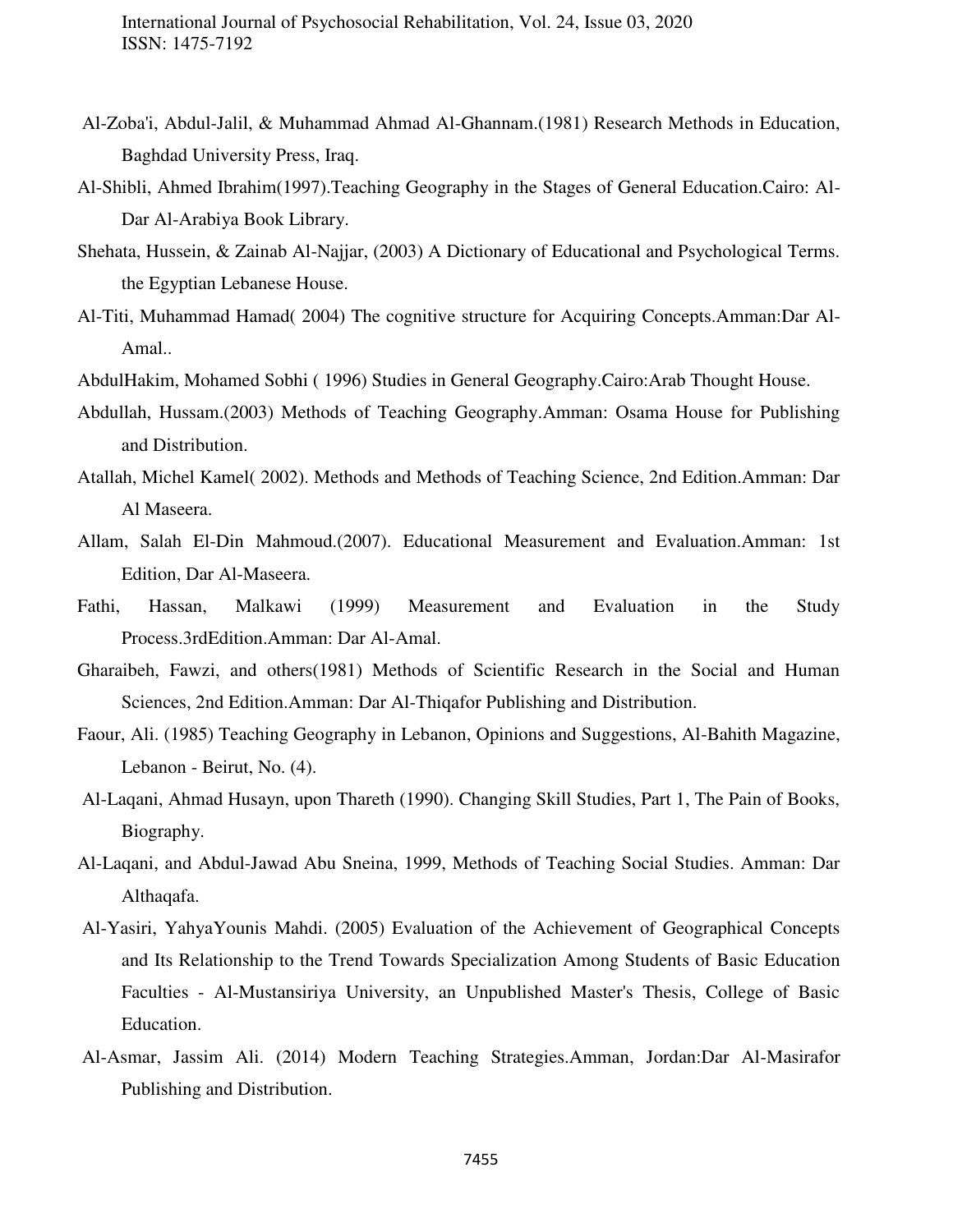- Al-Tamimi, WalidHamed(2016) The effect of the ''PDEODE'' Strategy in Correcting and Retaining Erroneous Concepts among Students of the Literary Fifth Grade in the Subject of History, (Unpublished Master's thesis), University of Diyala, College of Education for Human Sciences.
- Al-Khatib, Muhammad Ali. ( 2012).The Impact of a Teaching Strategy (pdeode) Based on the Constructivist Approach in Mathematical Thinking and Understanding and Retaining Mathematical Concepts for Tenth Grade Students, Journal of Educational Sciences, Issue 39 (1), 241-257. Jordan.
- Zeitoon, Hassan Hussein.(2001).Teaching Design, 2nd Edition.Cairo, Egypt:World of Books.
- Al-Siliti, Firas.( 2006).Learning and Teaching Strategies, Theory and Application. Irbid, Jordan:Modern Book World for Publishing and Distribution.
- Tanous, Intisar George. (2013).The Effect of a Teaching Strategy (PDEODE) Based on the Constructivist Approach in Understanding and Retaining Scientific Concepts and Acquiring Scientific Processes among Basic Stage Students in the Light of their Control, Unpublished master's thesis, University of Jordan. Jordan.
- Al-Falah, Fakhri Ali. (2013)The Effect of Using the PDEODE's Strategy Based on the Principles of Constructivist Theory on the Achievement of Jordanian Basic Stage Students in Chemistry in Improving their Reflective Thinking and Performing Skills, (Unpublished PhD. thesis), College of Arts and Educational Studies - International Islamic Sciences University, Palestine.
- Qatami, Yousef.(2013) Cognitive Learning and Teaching Strategies. Amman, Jordan: Dar Al Masirah for Publishing and Distribution.
- Muhammad, Ahmed. (2014) The Effectiveness of the Six-Dimensional Strategy for Teaching Science in the Achievement and Development of Metacognitive Skills for First Intermediate Grade Students, (Unpublished Master's Thesis).Saudi Arabia.
- Al-Hashimi, Abdul Rahman, Taha Ali Hussein.(2009).Modern Strategies in the Art of Teaching, 1st Edition.Amman, Jordan: Dar Al-Shorouk for Publishing and Distribution.
- Costu, B.and et, (2012) InvestigatingEffectiveness of a Poe-based Teaching Activity on Understanding of Condensation.Eurasia Journal of Mathematics.science &Technology Education.47-67.(2012).
- Costu, B.(2008), Learning science through the PDEODE Teaching Strategy:Helping students , and technology Education, 4(1), 3-9.